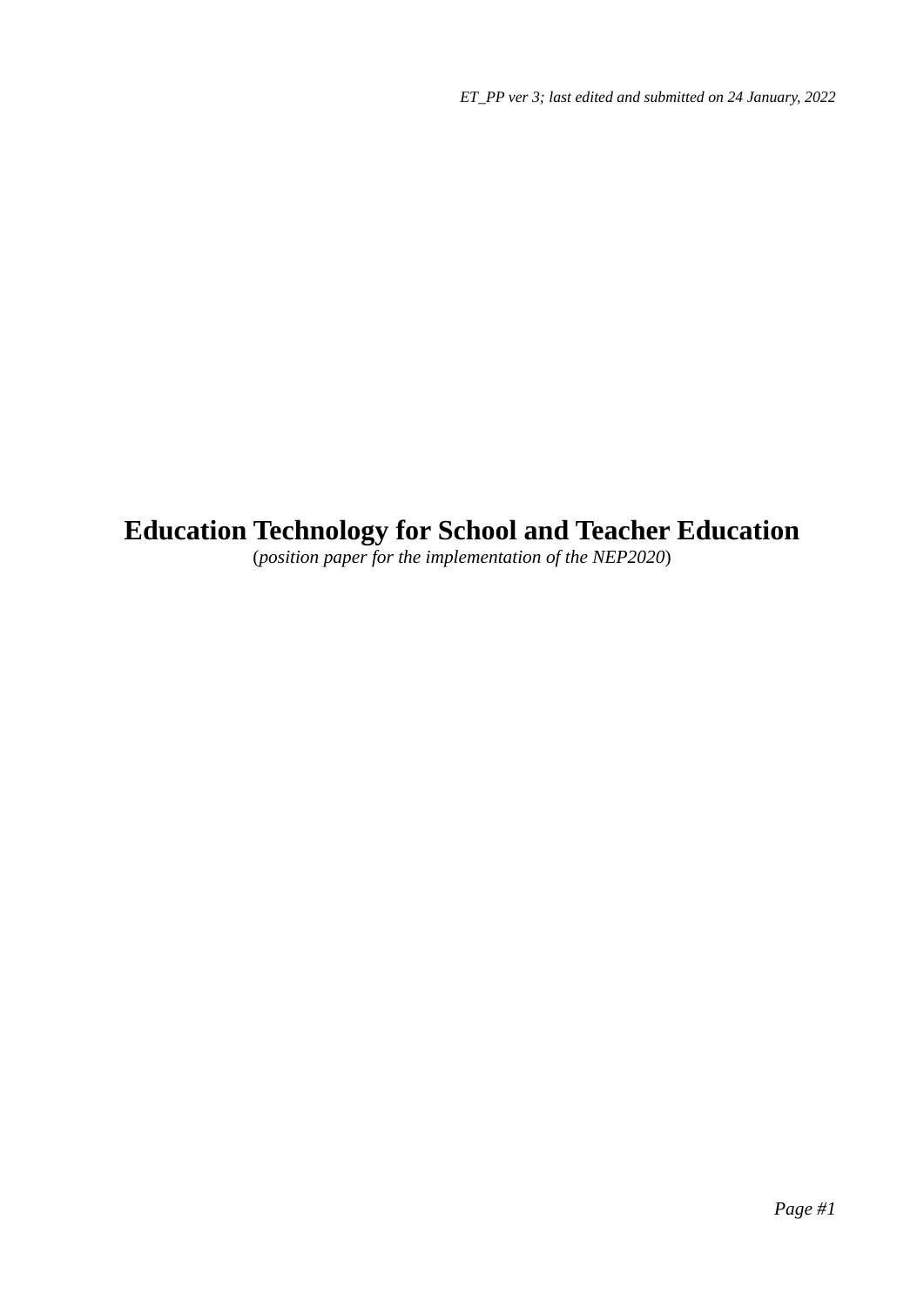| <b>Section</b> | Title                                                                                                           | Page |
|----------------|-----------------------------------------------------------------------------------------------------------------|------|
|                | <b>List of Members</b>                                                                                          | 3    |
|                | <b>Executive Summary</b>                                                                                        | 4    |
| 1.0            | Introduction                                                                                                    | 7    |
| 1.1            | Nature and Scope of Educational Technology - An Overview                                                        | 7    |
| 2.0            | <b>The Context</b>                                                                                              | 9    |
| 2.1            | An overview of present implementations, plans and provisions for ET                                             | 9    |
| 2.2            | Perspective of NEP2020                                                                                          | 11   |
| 3.0            | <b>Concerns and Challenges</b>                                                                                  | 12   |
| 3.1            | Concerns and Challenges of Education                                                                            | 12   |
| 3.2            | Potential of Educational Technology                                                                             | 14   |
| 3.3            | What purposes can technologies serve?                                                                           | 16   |
| 4.0            | The Way Forward                                                                                                 | 24   |
| 5.0            | Recommendations                                                                                                 | 27   |
| 5.1            | A minimalist technology infrastructure                                                                          | 27   |
| 5.2            | A comprehensive re-imagination of the educational process                                                       | 28   |
| 5.3            | The establishment and roll out of a data and information management system                                      | 28   |
| 5.4            | The establishment and roll out of a continuous professional development<br>system                               | 29   |
| 5.5            | The establishment and roll out of a curricular support system                                                   | 30   |
| 5.6            | Continuous research, evaluation and public participation                                                        | 31   |
|                | Appendices: Appendix 1: A historical timeline of initiatives undertaken in<br>Karnataka for ET/ICT in education | 33   |

# **List of Contents**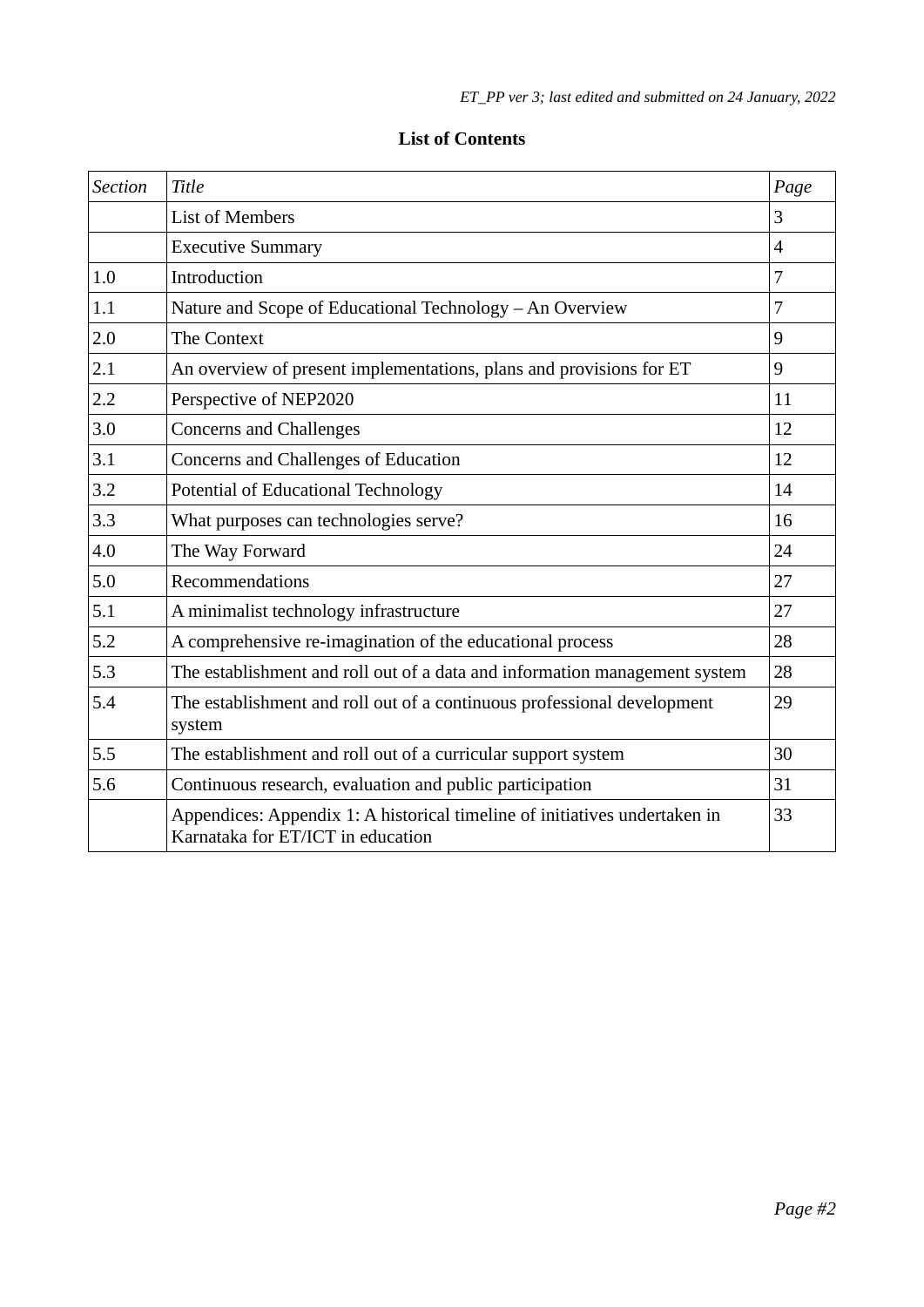| $\overline{1}$ | Prof. Rajaram S. Sharma,<br>Former Joint Director, CIET, NCERT, New Delhi                                                                        | Chair             |
|----------------|--------------------------------------------------------------------------------------------------------------------------------------------------|-------------------|
| $\overline{2}$ | Sri Sudheer Hullemane,<br>Programme Head ODISI, One School At A Time, Bengaluru                                                                  | Member            |
| 3              | Dr. Rashmi G N,<br>Lecturer in Education, Government PU College, Old Vani Vilas Road,<br>Bengaluru                                               | Member            |
| $\overline{4}$ | Sri Prasanna V. R.,<br>Sikshana Foundation, Bengaluru                                                                                            | Member            |
| 5              | Sri Santosh Kumar Sajjan,<br>Assistant Professor, HKES's Basaveshwara College of Education, Bidar                                                | Member            |
| 6              | Dr. Gopal N,<br>Assistant Professor, PG Department of Studies and Research in Education,<br>Vijayanagara Sri Krishnadevaraya University, Bellari | Member            |
| $\overline{7}$ | Sri Venkatesh C S,<br>Edupreneur, Heraizen Tech, Bengaluru                                                                                       | Member            |
| 8              | Sri Rishi Mazumdar,<br>Quest Alliance, Bengaluru                                                                                                 | Member            |
| 9              | Smt. Shobha S M,<br>Vice Principal, KPS Sarakki, JP Nagar, 1st Phase, Bengaluru                                                                  | Coordinator       |
| 10             | Director,<br>DSERT, Bengaluru,                                                                                                                   | Nodal<br>Officer  |
| 11             | District Institute of Education and Training, Bengaluru North, Bengaluru                                                                         | <b>Nodal DIET</b> |

# **List of Members of the Committee**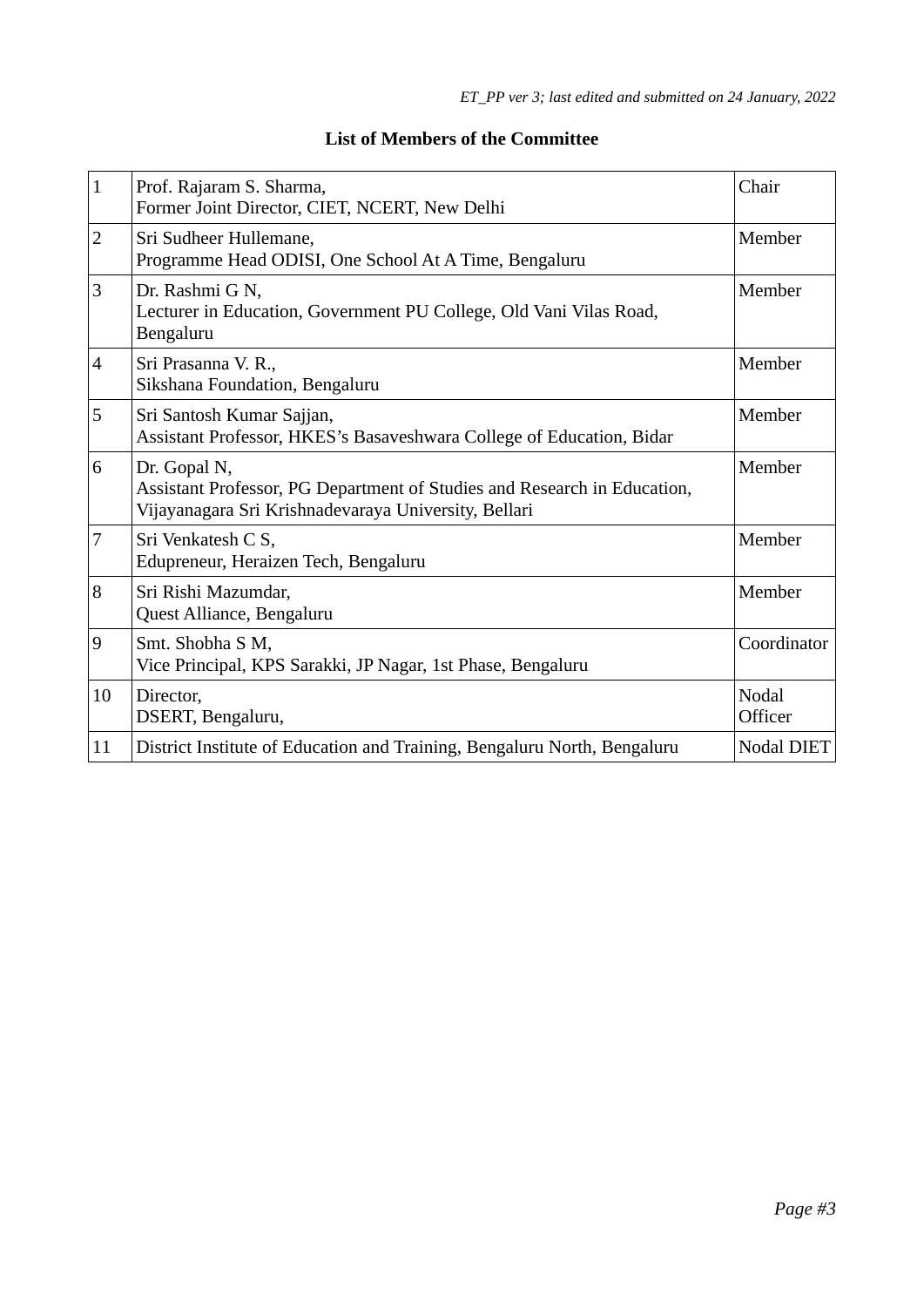## **Executive Summary**

A1 The Universal goal of education is to support the growth of children into sensitive, capable and responsible citizens of the world.

A2 Schooling has emerged as the preferred societal response to this need; delivering education consists of inspiring and enabling children to learn, implying a focus on development of faculties and habits of learning – *learning to learn*, enabling the acquisition of knowledge and skills, and development of a personality suited to the roles and responsibilities children are being groomed into.

A3. With the aim of scaling up to reach larger and larger numbers, schooling has grown into a complex enterprise with a variety of component activities and processes. Each of these activities and processes have also acquired their own structure and preferred ways of functioning. The unique component systems and their interrelationships constitute the technology of education.

B1. It is a constant endeavour of all enterprises to seek newer technological solutions to improve their functioning, enhance their efficiencies and productivity.

B2. Modern day information and communication technologies have shown great promise and consequently raised expectations.

B3. Experiments with various technology solutions to address educational problems have resulted in an increased general awareness of the possibilities; an awareness of the challenge of integrating modern ICT; and a heightened aspiration. This is evidenced by the recommendations in the NEP 2020 and the state's endeavour to explore the possibilities.

B4. Modern ICT have made successful inroads into various walks of life fuelled by easy and affordable access to devices, applications and connectivity. In particular, the successful integration of ICT into similarly complex enterprises has lessons to offer on the choices of technology and the modalities of implementation.

C1. The schooling enterprise can be classified into three broad areas:

- the overall administration and management ranging from the individual school to the state education system level;
- the capacities of teachers and other personnel at all levels; and
- the teaching-learning processes

C2. Modern ICT hold the potential of supporting each of these areas. Accordingly, this paper proposes three broad categories of ICT integration, viz.,

- Data and Information Management System
- Continuous Professional Development System
- Curricular Support System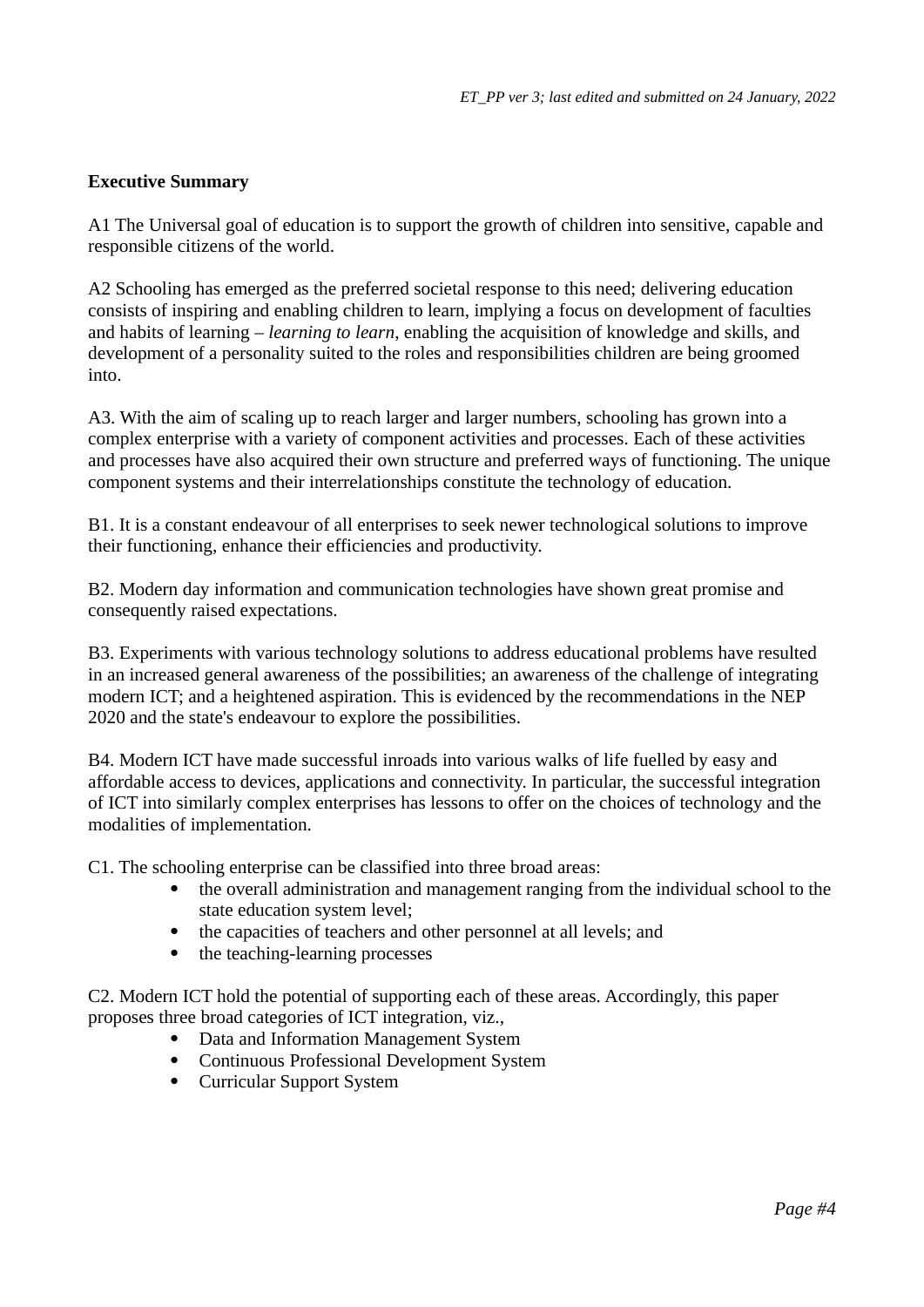C3. This classification attempts to address the integration of ICT into the schooling process aimed at progressively carving out time and space for schools to focus on their core purpose – enabling children's learning.

C4. The Data and Information Management System suggests the comprehensive automation of all layers of administration. The seamless integration of data, its analysis and the generation of a variety of data products in order to enable and support a culture of *informed decision making*.

C5. The Continuous Professional Development System holds the potential of keeping all personnel, particularly teachers at various levels, up to date and well informed of the developments in their field, constantly upskilling them. The professional development can take the form of online courses and also communities of practice, technologically mediated forums of teachers, for instance, sharing insights and hand holding each other.

C6. The Curricular Support System provides the enrichment required to drive the teaching-learning process to higher levels of cognitive engagement. This is expected to accelerate the growth of children's capacities to learn, transforming them into independent learners better equipped to benefit from the opportunities that will become available to them.

C7. Together, these three categories of ICT integration can catalyse the very foundation of schooling – equitable access to a holistic education and help develop a citizenry ready to take on the challenges of adult life and modern society.

D1. Beginning with the initiatives following the National Policy of Education (NEP 1986, modified 1992), the State has invested on a variety of experiments to explore the possibilities of ICT in improving schooling. These experiments have generally been reactive in nature, basing the experiment on available technological devices and applications. Consequently, many of these experiments have been superseded by technological advances and obsolescence of the products. The runaway evolution of technology could not have been anticipated and systemic constraints have inhibited the education system from keeping pace. However, this phase of experimentation  $-a$ *Phase 1.0*, has important lessons to offer and can guide the next phase of ICT implementations.

D2. The position paper proposes the next phase of ICT integration into education – *a Phase 2.0*, the distinguishing feature being a comprehensive re-imagination of the educational process, with ICT tightly integrated with the design of all relevant processes. The *a priori* assumption of access to ICT is expected to transform the very methods of functioning.

D3. Such a re-imagination requires ICT to be treated as an end to end solution. All components across the entire chain will have to assume access to ICT and modify themselves accordingly. For instance, when applied to the curricular process, the curriculum, the syllabi, the textbooks and other resources, the lesson planning, the teaching-learning methods and evaluation will all have to be informed and be transformed accordingly to optimise the benefits of ICT integration.

E1. The capabilities and resources available will have a bearing on the extent to which such transformation can be visualised and initiated. The biggest bottleneck in ICT has always been the deployment and management of the infrastructure. Phase 1.0 experimentation suffered from the limitations of the technology prevailing at different points in time. Continuing with the primary goal of computer literacy, a model of computer laboratories consisting of stand alone or networked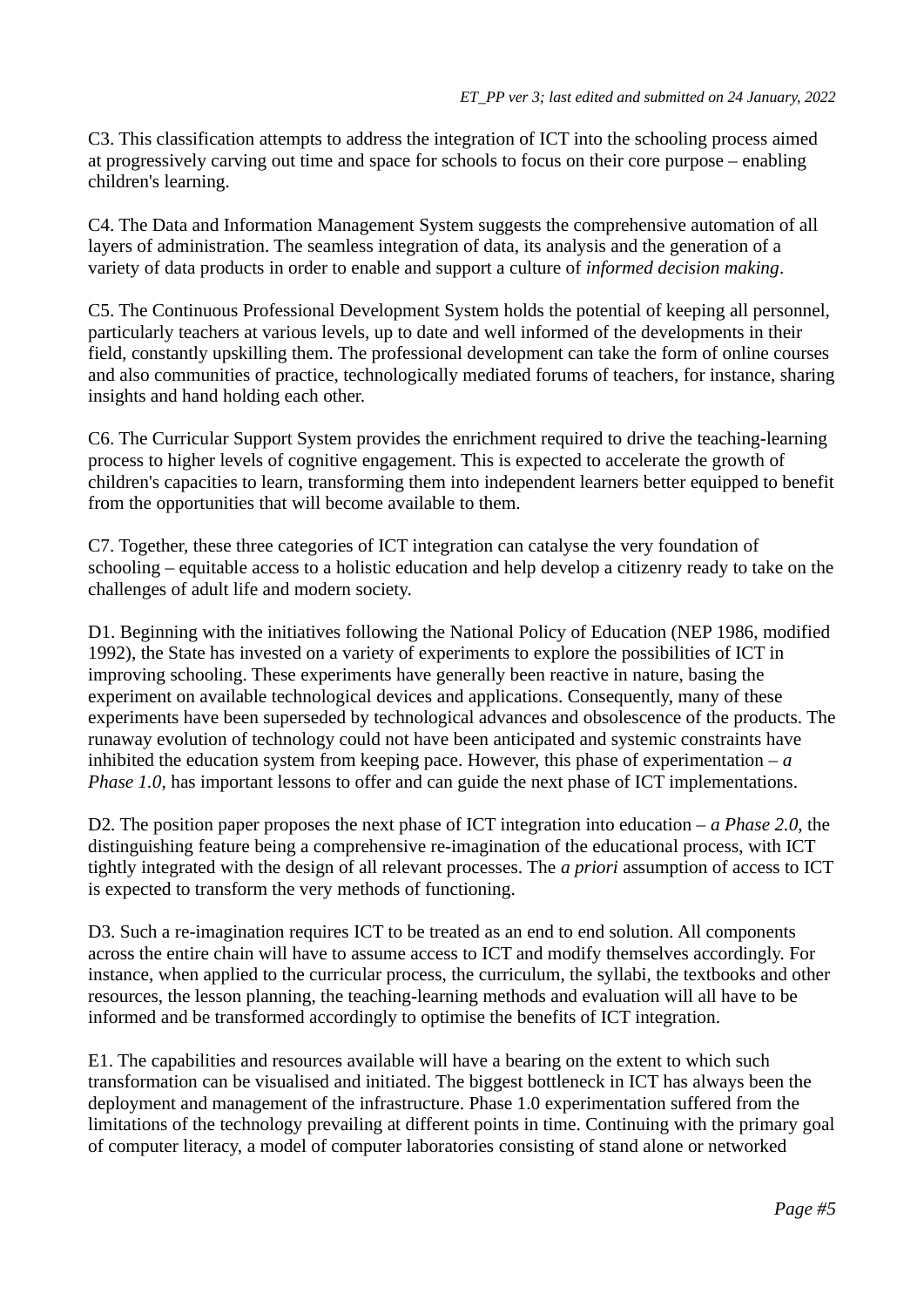desktop computers with a range of general purpose software applications constituted the general ICT infrastructure. This set up can be shown to serve limited purposes, along with constraining timely access for the range of purposes a school could put ICT to.

E2. With the evolution of ICT over the years, the establishment of internet as the *defacto* channel of communication, easy and affordable access to a variety of computational and communication devices, and the emergence of smart phones as the preferred personal device has come to define modern ICT. Fortunately, it is possible today to conceive of ICT infrastructure differently.

E3. The position paper proposes a minimalist technology infrastructure, with an emphasis on a dependable end to end connectivity – online and offline, synchronous and asynchronous – and support for a variety of personal devices connecting to the backbone in and outside the school. Strategies for providing access devices to the end users are described.

E4. The deployment of the proposed solutions for data, training and curricular resources, supported by a range of appropriate software applications, all deployed on the cloud, will reduce the demands on the user devices. The increased use of personal devices is also expected to enhance the sense of ownership and contribute to increased participation. The design of the solutions will go a long way in helping the end user see purpose in participating and progressively take ownership of the solution.

F1. The re-imagination of the educational process in order to integrate and benefit from an ICT enriched environment constitutes the major thrust of the recommendations. It must be noted that in the absence of a comprehensive transformation, the initiative is likely to outsource the running of a constrained system to technology and as has been seen time and again, technology aggravates the faults.

F2. The re-imagination begins with an identification of all relevant components, activities and processes; evolution of a road map for their transformation; assessment of readiness in terms of human resources, operations, technology and financial support; establishing a time bound and phased out roll out plan; and the development of a constant monitoring, evaluation and feedback channel.

F3. The proposed transformations will require a wide range of expertise, specialised know-how and skills. There is a need to identify and upskill people from within the system; not only will this result in an investment on human resources development, but will also enhance ownership. However, creating an open interface to facilitate the participation of expertise from outside will expand the range and scope of the implementation, while enhancing public interest in the endeavour.

G1. The position paper makes detailed recommendations about the strategies for each of the three strands of ICT integration proposed. These include suggestions for:

- Envisioning the plan and roadmap;
- Establishing the system, processes and personnel;
- Establishing the technology;
- Evolving timelines and targets; and
- Identifying key process indicators and evaluating outcomes.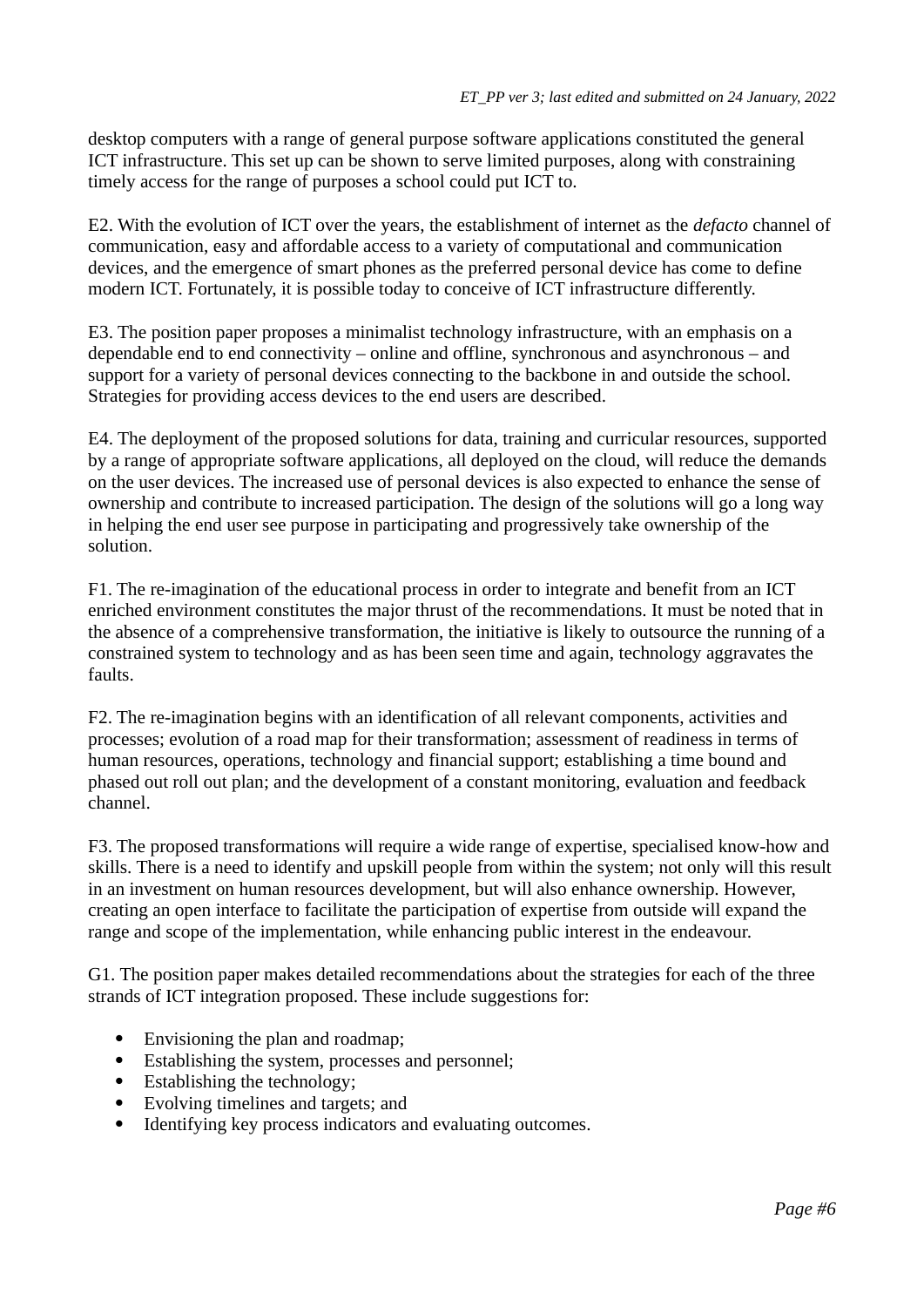## **1.0 Introduction**

## **1.1 Nature and Scope of Educational Technology – An Overview**

Education is the process of building the capabilities of individuals. Every society endeavours to provide opportunities to its children to acquire those capabilities. This enables them to perform their chosen role and be a productive citizen of the society. The cumulative aspirations of society constitute the aims of education. These include the kind of society they wish to develop into and the kind of people they wish to nurture in order to take on the responsibility of leading the change. History points to the fact that wise and knowledgeable persons of the community were called upon to take on the responsibility of nurturing the young.

<span id="page-6-0"></span>Over the past few centuries, *Education of the young* has evolved into a systematised and formalised system we refer to as  $\rm Schooling^1.$  $\rm Schooling^1.$  $\rm Schooling^1.$  It is now universally accepted that equitable access to education is a right of each individual. The enterprise of education has therefore grown to gigantic proportions. The system has also become complex and acquired a large number of distinct characteristics. The most significant of these characteristics is the *Technology* deployed to operate the system. Curricula, syllabi, teachers, classrooms, age-wise stratification of children into grades, progression of children through the grades and a wide variety of tools, techniques and processes together constitute the *technology of education*. While it is uncommon to refer to timetables, or blackboards or examinations as technology<sup>[2](#page-6-3)</sup>, these components are expected to aid efficiency and productivity of the system.

<span id="page-6-2"></span>As newer and newer technologies emerge, their potential to support, extend and replace existing practices are explored. Some prove to be successful and establish themselves into the mainstream concept of education. Perhaps fifty years from now some of the present day information and communication technologies would have been incorporated into the standard practice of education, say for example the use of internet to network with students in order to provide them support beyond the classroom.

Children begin their journey in education very young, when their capabilities to learn are still being developed. As they grow older, these capabilities increase, enabling them to actively participate and make choices for their education. From an understanding of how these capabilities develop, it has become possible to align the content and process of education to suit the needs of children. *The success of any new technology has to be measured therefore in how it contributes to serve this purpose.* Technologies may directly aid learning by children; they may aid the teacher in improving the learning experience or make it easier for her; they may alleviate her from the burden of extraneous tasks like record keeping; they may also help in administration and governance of the overall system.

<span id="page-6-1"></span>[<sup>1</sup>](#page-6-0) The two terms, schooling and education are commonly conflated and used interchangeably. In order to avoid confusion, therefore, this document will use the term education to refer to both, the process (schooling) and the aims (education), urging the reader to recognise the distinction from the context.

<span id="page-6-3"></span>[<sup>2</sup>](#page-6-2) "Technology is defined as the application of scientific knowledge for practical purposes and as machinery and equipment developed from the application of scientific knowledge." source: Oxford Languages, Oxford University Press, 2022.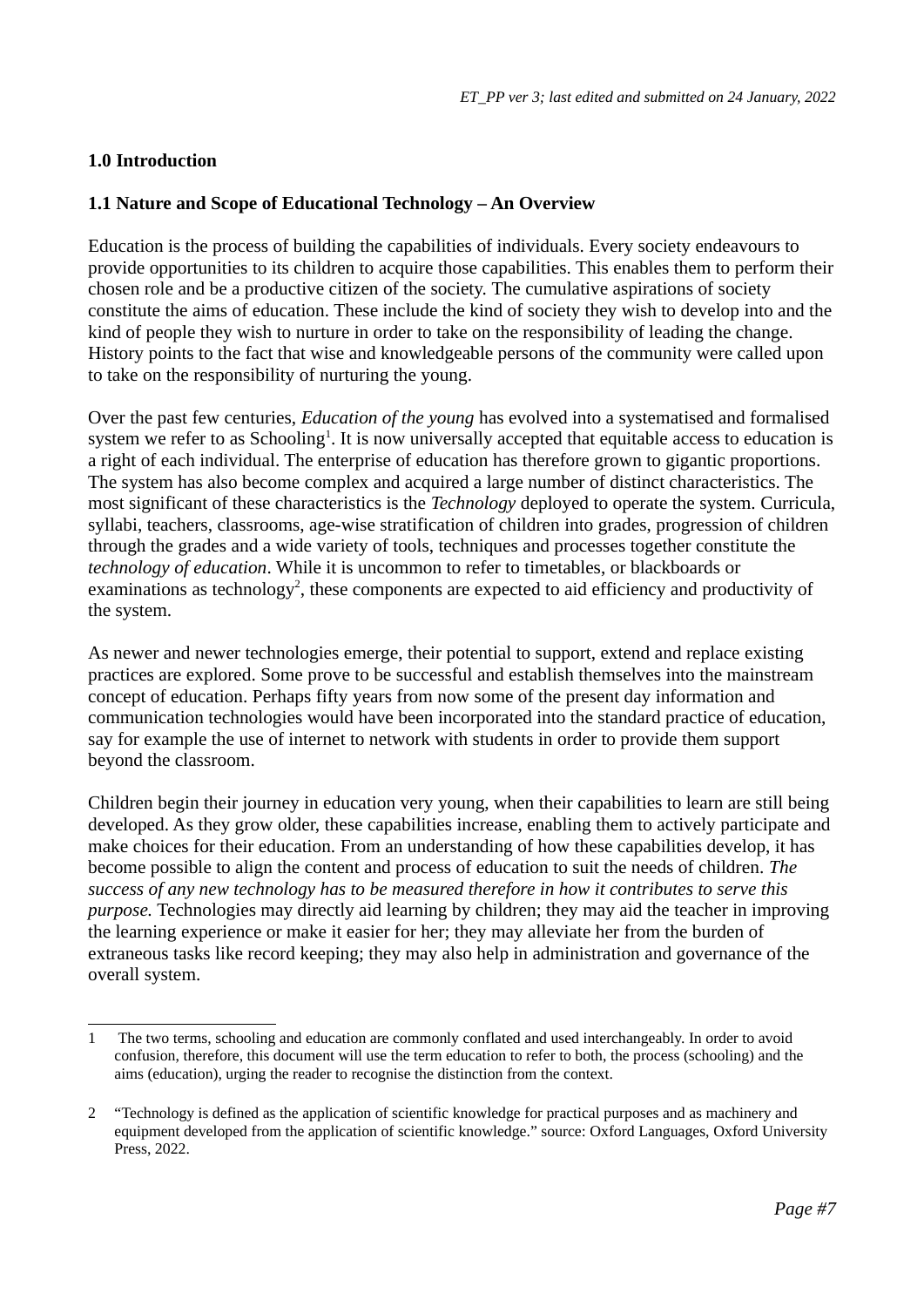Serhat Kurt defines *Educational technology* as a field of study that investigates the process of analysing, designing, developing, implementing, and evaluating the instructional environment and learning materials in order to improve teaching and learning $^3$  $^3$ . In the analysis that this position paper attempts, a slightly broader context of education is considered. This includes:

- <span id="page-7-0"></span>• not only the classroom, but also the whole school, school district, and the entire state;<br>• not only the teaching-learning process, but the resources, training, and support system
- not only the teaching-learning process, but the resources, training, and support systems;
- not only the day-to-day management of data, but also an end-to-end data pipeline which can enable informed decision making at all levels.

When does a technology gain acceptance? What characteristics indicate the potential for its future success? The acceptance and integration of a particular device, process or tool depends on how well the technology addresses specific pain points and demonstrates its utility in the educational process. Apart from an explicit advantage over prevailing practices, it must be easy to use, have a short learning curve enabling everyone to adapt it and dependable. In the long run, however, a comparison of the investments of time, effort and cost needed to integrate this technology against the benefits it can yield become critical<sup>[4](#page-7-3)</sup>. For instance, despite the demonstrable advantages of a library or audio-visual projections or the use of computers, there are indicators of extremely low usage of these technologies in schools, particularly in classroom teaching.

<span id="page-7-2"></span>The aspirations for the use of technology should also find popular support from among fellow colleagues. Many an innovative and interested teacher has found it difficult to swim against the tide and has given up. In a typical State run school system, these are compounded by issues of budgetary allocation, complexity of processes involved in large scale rollouts, choices of technology and evolution of a consensus between the implementer and the end users in terms of the scope and use of the technology.

The recent pandemic induced disruptions are a case in point. The apparent inevitability of using technology based channels pushed students and teachers alike into exploring online communication for teaching-learning. Despite the sustained exposure, however, it is unlikely to be considered in mainstream schooling, once schools resume. The learnings from the experience have been very diverse and may not translate into a confidence in the technology to supplement teaching-learning. The common understanding of the role of teachers and students in the teaching-learning process does not require technology support (typically, a teacher is happy being *a sage on the stage*); and the broader possibilities of a technology enabled classroom are not demanded by the system<sup>[5](#page-7-5)</sup>. In order that technology continues to be seen as a positive contributor in the post-pandemic situation, transformations in expectations from teaching-learning is perhaps the most important step. This should be followed by enabling environments (both physical and technological), and a reasonable assurance that no student is left behind due to an inability to access a device or connectivity.

<span id="page-7-4"></span>It is the central thesis of this position paper that beyond the point of demonstrating the utility or benefits of particular technologies, it is necessary to make them an integral part of the educational

<span id="page-7-1"></span>[<sup>3</sup>](#page-7-0) From Educational Technology: An Overview, https://educationaltechnology.net/educational-technology-anoverview/, by Dr. Serhat Kurt, accessed on 10 December, 2021.

<span id="page-7-3"></span>[<sup>4</sup>](#page-7-2) This analysis will be revisited in section 3.2 below to examine why potentially good technologies have failed to establish themselves and to suggest a framework for the selection of appropriate technologies for different aspects of the educational process.

<span id="page-7-5"></span>[<sup>5</sup>](#page-7-4) Hopefully, the aspirations of the New Education Policy will help incorporate an expanded view of teachers, teaching, students and learning.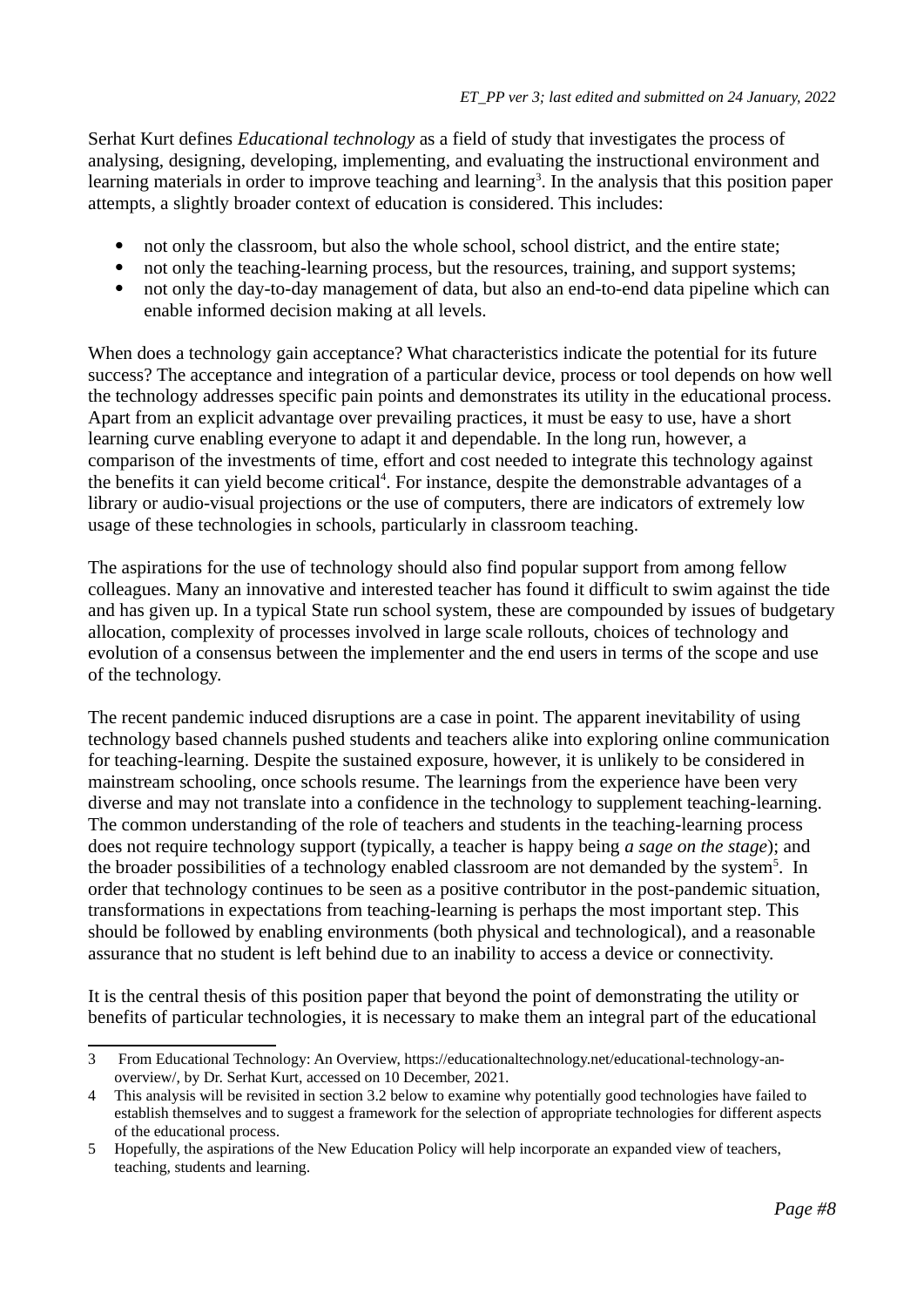process. *Conceiving a range of technologies and associated processes as parts of an end-to-end solution for the school system holds the best promise for their infusion and integration.* This will call for identifying all components, persons and processes that are likely to influence or be influenced by the roll out of the technology. More importantly, this will require a constant evaluation and realignment about how well the technologies taken together or separately contribute to increased efficiency and productivity of the system, particularly in enhancing student attainment. As is evidenced by the partial successes of various ET/ICT experiments conducted over the years in Karnataka (and even elsewhere), despite the best intentions, the solutions tend to become part solutions to part of the problem they seek to address.

The generally high level of infusion of technologies across various day-to-day activities have heightened the general awareness of people about the possibilities. The pandemic disruptions have also performed a useful role in catalysing these expectations. The time is perhaps ripe to consolidate the efforts made over the years, leverage the leanings in the New Education Policy towards establishing a robust system of education, responsive to its core goals of holistic development of each child, and in a very generic way integrate select and appropriate technologies.

## **2.0 The Context**

#### **2.1 An overview of present implementations, plans and provisions for ET**

Karnataka is ahead of many states in its Digital initiatives in the spaces of IT education, IT enabled education and IT for administration. The state began very early with the implementation of the New Education Policy of 1986, through the CLASS project, use of EDUSAT, the Mahiti Sindhu project, the ET scheme (later, the ICT scheme) and recent initiatives of large scale data compilation and analysis as well as online learning. A timeline of the initiatives is placed as an Appendix.

Broadly, the ET/IT/ICT initiatives can be classified as under:

- Provision of infrastructure, both hardware and software in schools, DIET, CTE;
- Development and dissemination of e-content, audio-visual content resources, including broadcast;
- Training of teachers in ET/IT/ICT; Training of teachers in other areas using ET/IT/ICT;
- IT/ICT for school system administration and data applications;
- Development of websites, web interfaces, online apps

What are the learnings from these efforts? What directions do they offer for future implementations and integration of technology solutions into education?

- A culture of innovation and exploration of newer possibilities is well established in the State;
- The Department of Education has initiated many experiments and organised training for teachers and administrative personnel in the use of technology;
- Consequently a large number of functionaries have been exposed to the possibilities of technology;
- Some of these initiatives have been mainstreamed and are good examples of need based technology solutions (the online teacher transfer system, the organisation of CET counselling, etc.);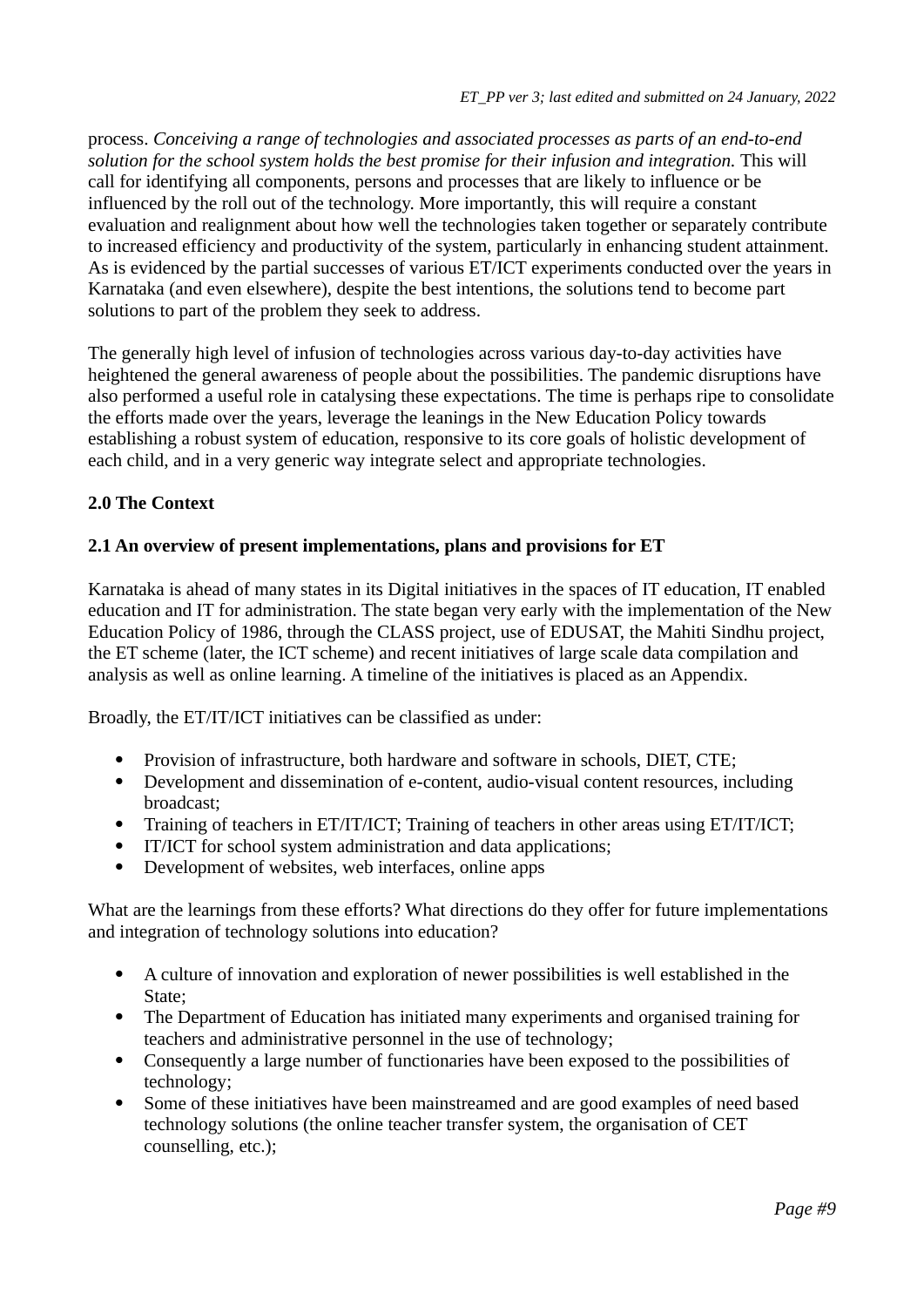- School level implementations have focussed on computer education (now expanded to ICT education) and do not adequately support ICT enabled education in other areas of the school curriculum; also, they do not span all levels of education;
- ICT enabled activities require support beyond the provision of hardware and software and the requisite platforms have not become available;
- A universal technological support base (infrastructure, system readiness and training) is not available for leveraging large scale interventions and reforms;
- Most of these efforts have been programme based and have remained confined to smaller segments of the system and have even been discontinued following the closure of the support provisions;
- Taken together, the initiatives do not span the entire school and teacher education system, leading to discontinuities and disruptions;

The efforts have generally been a response to emerging technologies. And many of these technologies have been short-lived or at least proved to have limited effects. The dangers of accumulating hardware and software which rapidly become obsolete or lose compatibility with their newer cousins are immense. The emergence of cloud based deployment of platforms, including online software, suggests a leaning away from large investments on infrastructure at the user end. The convergence of mobile devices and conventional computing devices and their seamless use of the internet portends well for conceiving an information and computing highway connecting all the component nodes of the education system at all levels. The connectivity can be designed to be device agnostic and location independent, which in turn facilitates better reach and improved interactions.

As suggested in section 1 above, conceptualising an end-to-end reform in education, maximising the potential of modern day information and communication technologies calls for a consolidation of the efforts and reimagining the system. In order that technology solutions do not become temporary fixes and the absence of continuity does not fritter away the gains, attention is called towards the following:

- A critical research and documentation component is integrated into each of the experiments and initiatives;
- The outcomes and the limitations recognised are shared with all potential stakeholders across the system and taken note of, in course correction and designing similar interventions;
- <span id="page-9-0"></span> The establishment, management and sustenance of an information technology system requires the support of a specialised and suitably equipped team, dedicated to the purpose<sup>[6](#page-9-1)</sup>;
- The needs of the system can be broadly classified into: curricular support; professional development; data and information system;
- <span id="page-9-2"></span> Each of these sub-systems require the evolution of a comprehensive plan involving the conceptualisation, design, administrative and technological framework, an ownership design (roles and responsibilities) and roadmaps for their effective establishment and rollout<sup>[7](#page-9-3)</sup>;

<span id="page-9-1"></span>[<sup>6</sup>](#page-9-0) A case analysis of the working of a system like the CET counselling will showcase the need for information, technology and communication teams, synergising their efforts under an overall plan; any large and complex business operation deploys specialised teams under an information officer (CIO)and a technology officer (CTO) alleviating the burden of the users and consequent enhancement of their efficiencies.

<span id="page-9-3"></span>[<sup>7</sup>](#page-9-2) The details of these plans are discussed in section 3 below.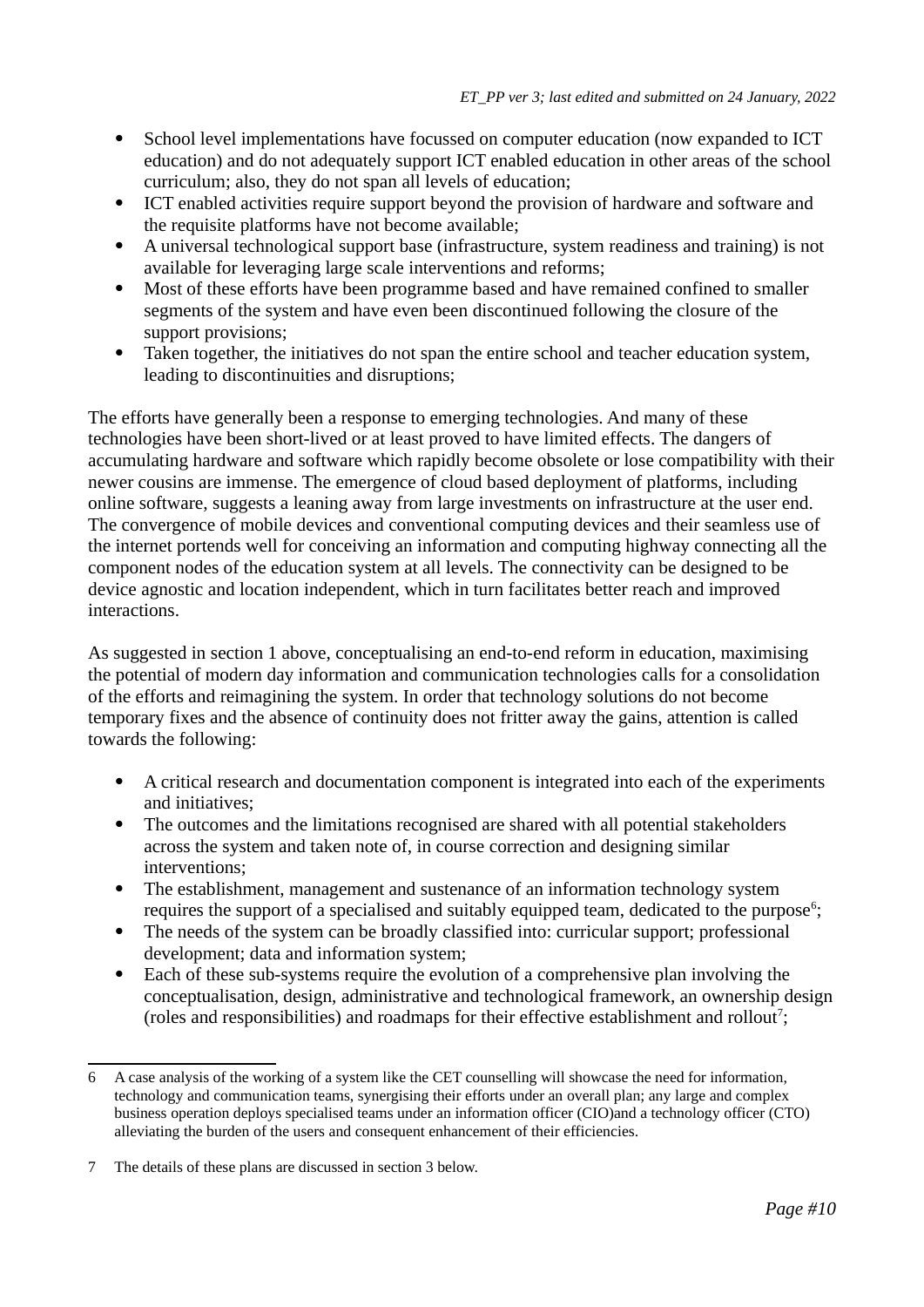Placing the educational or system needs as the central purpose and relegating the availability and arrangement of the hardware and software to their due role as a support system, results in better project outcomes.

#### **2.2 Perspective of NEP2020**

It is interesting to note that while the 1968 policy made no mention of Educational Technology (in fact it did not refer to classroom processes at all), the 1986 policy focussed on the use of then prevalent technologies – radio, audio-video, broadcast and film/slide projectors. The training programmes to inform stakeholders about the policy (Programme of Mass Orientation of School Teachers and Operation Blackboard) also experimented with video conferencing as a means to reach out to teachers. The specific focus was on assisting teaching-learning and improving schooling processes.

Since then, there have been rapid developments in the field of ICT. There is widespread use of the technology in a variety of fields, a ubiquitous access (although some geographical and economic constraints persist) to devices and connectivity through the internet and a heightened awareness of the possibilities of individual devices. These developments have also prompted the development of a large number of software applications and platforms supporting a variety of educational activities. The rather cliched slogan of *anytime anywhere access* does not appear improbable. This applies not only to devices and internet connectivity, but also to a variety of services, which have the potential to transform access to education; consider for instance, digital data warehouses or online course platforms.

It is in this context that the recommendations of the New Education Policy, 2020, should be considered.

Continuing with the focus on supporting teaching-learning and improving the schooling processes, the NEP has articulated its aspirations and proposals from modern information and communication technologies. Spelt out across two sections, Technology Use and Integration (sections 23.1 – 23.13) and Online and Digital Education: Ensuring Equitable Use of Technology (sections 24.1 – 24.4a), the NEP reiterates the role technology can play in:

- improvement of educational processes and outcomes;
- supporting teacher preparation and professional development;
- enhancing educational access; and
- streamlining educational planning, management, and administration.

It recognises that technology can influence not just what students learn in the classroom but also how they learn. At the same time, it warns the educational system from trivial usages of technology which excessively burden students with factual and procedural knowledge, at the expense of developing their higher-order competencies.

It proposes a focus on:

- training and incentives for teachers to become high-quality online content creators;
- use of online teaching platforms and tools by teachers for their own upgradation;
- design and implementation of assessment frameworks; and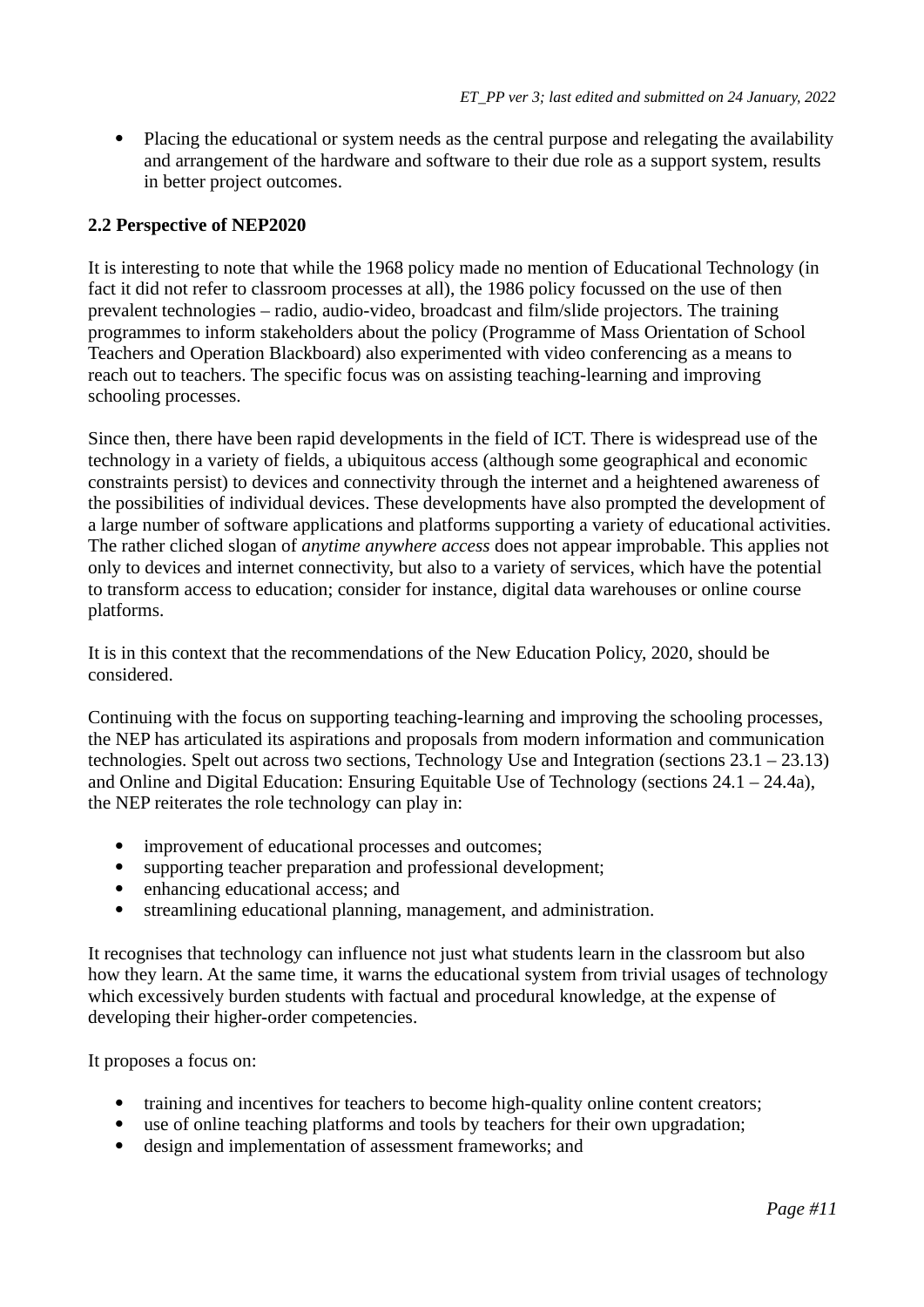• research and validation of technology tools and resources.

The NEP proposes research into the potential of online and digital technologies to reach quality education to the unreached and difficult to reach. It proposes to share the results of these studies publicly to facilitate continuous improvement. It also recognises the need to raise awareness on issues of privacy, laws, and standards.

The NEP proposes to invest in the creation of an open, interoperable, evolvable and public digital infrastructure in the education sector $^8$  $^8$  that can be used by multiple platforms and point solutions, to solve for India's scale, diversity, complexity and device penetration. This infrastructure will support:

- <span id="page-11-0"></span>appropriate existing e-learning platforms;
- development of a rich variety of educational software for students and teachers at all levels;<br>• content creation and a digital repository of content:
- content creation and a digital repository of content;<br>• leveraging of existing mass media, such as television
- leveraging of existing mass media, such as television, radio, and community radio; and
- creation of virtual labs for practical and hands-on experiment-based learning experiences.

## **3.0 Concerns and Challenges**

## **3.1 Concerns and Challenges of Education**

Reference was made in section 1.1 above to the enterprise of education as a formal structure developed by society to nurture its young. Continuing with this concept, it is noted that any technology will have to demonstrate its utility in addressing one or more of the issues affecting the operation and efficiency of the education system, particularly in enhancing the prospects of better reaching every student and enabling their attainments.

This section attempts to analyse the educational system in order to identify the various sub-systems and components and appreciate the relationships they have with each other. Such an analysis aids the consideration of problems, their causes, probable solutions and the potential of technology devices and processes to redress them.

The education system caters to students across a wide age range. At the lowest end they are infants, just out of the confines of their homes. At the other end, they are ready to be declared adults and rearing to take on their responsibilities as citizens of the society. The cognitive, socio-emotional and psychomotor developments across this range are also not uniform. Each child is different, growing differently, and consequently having varying needs. These differences are further aggravated by extraneous influences in the home, neighbourhood, media exposures and adult interactions, which again are not uniform. The psychological development across this range represents a major challenge for the conceptualisation of curricula, resources, methods and arrangements.

The domains of knowledge included in the school syllabi as subjects of study, form the medium through which various capabilities of students are developed. What syllabi are relevant at different stages of schooling – primary, middle, secondary and senior secondary is governed by the

<span id="page-11-1"></span>[<sup>8</sup>](#page-11-0) National Digitial Education Architecture (NDEAR), Department of School Education and Literacy, Ministry of Education, Government of India, 2021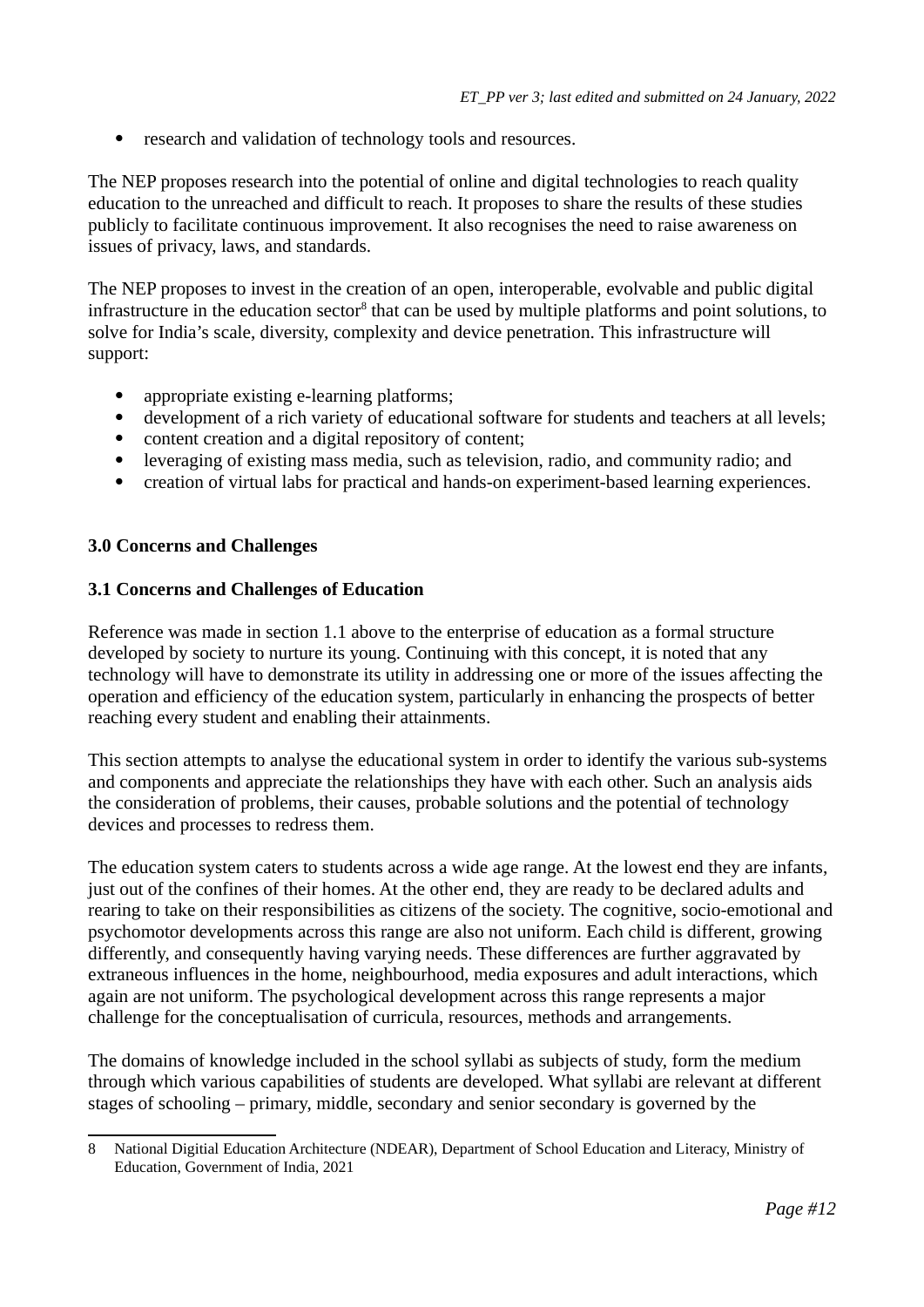developmental needs of students at these stages. The nature of these domains and the specific stage at which they are taught also have implications for development of textbooks and other curricular resources, preparation of teachers, choices of methods and technology resources.

The education system has developed into a very complex system, with multiple layers of functionaries, working on different sub-systems using a variety of tools and devices. While some interact directly with the beneficiaries – the students, say for instance teaching or examinations, some interact remotely – the development of textbooks or training of teachers. Some other subsystems are completely extraneous to the students, but influence their attainment, say for instance the timetable or transfer of teachers.

Each of these sub-systems are also complex on their own, involve a variety of functionaries at different levels. Keeping the central purpose in focus, while developing resources throws additional challenges. Consider the two cases presented below – the evaluation system and development of textbooks<sup>[9](#page-12-1)</sup>.

#### <span id="page-12-0"></span>*Case 1: The Evaluation system*

*Evaluation constitutes the making of a judgement about the amount, number or value of something*

In education, evaluation has come to be conflated with a variety of other nouns – assessment, tests, examinations, etc. The natural question to ask when tasked with the responsibility to evaluate is to ask, *evaluate what*?

The purpose of teaching-learning is the development of one or more abilities in each student, say for instance, learning to articulate one's thoughts. The particular activities organised for the purpose (an opportunity for the child to express), the organising of the activity (teaching methods), the curricular resource (a drama in the language textbook). The ability to speak is also a function of the number of times it is practised and the feedback given to the student.

Evaluation therefore has to ask questions of each of these – how effective was the experience provided? Was the practice adequate to develop the ability? how relevant was the feedback provided? How suitable was the textual material? Did the reading ability of the student interfere with the outcome?

Evaluation involves selecting an appropriate tool and the measures, making relevant observations or measurements, assessing and obtaining results and finally interpreting the results. The interpretation helps in corrections to any or all of the sub-components. While some of the interpretations apply to the student's effort, some others apply to the teacher's effort and others to the materials, methods and resources used.

When evaluation is conflated with examinations and reduced to a written test (as is usually the case in schools), it fails to measure any of the relevant factors (skill of expression, teacher abilities, activities and methods, materials and resources).

Invocation of a technology support, say automation of the testing process, only results in compounding the limitations of the evaluation process.

<span id="page-12-1"></span>[<sup>9</sup>](#page-12-0) Textbooks themselves are only a small part of the curricular support system. The implications of their relationship with other curricular resources are elaborated in the discussion of a digital textbook and a smart class in section 3.2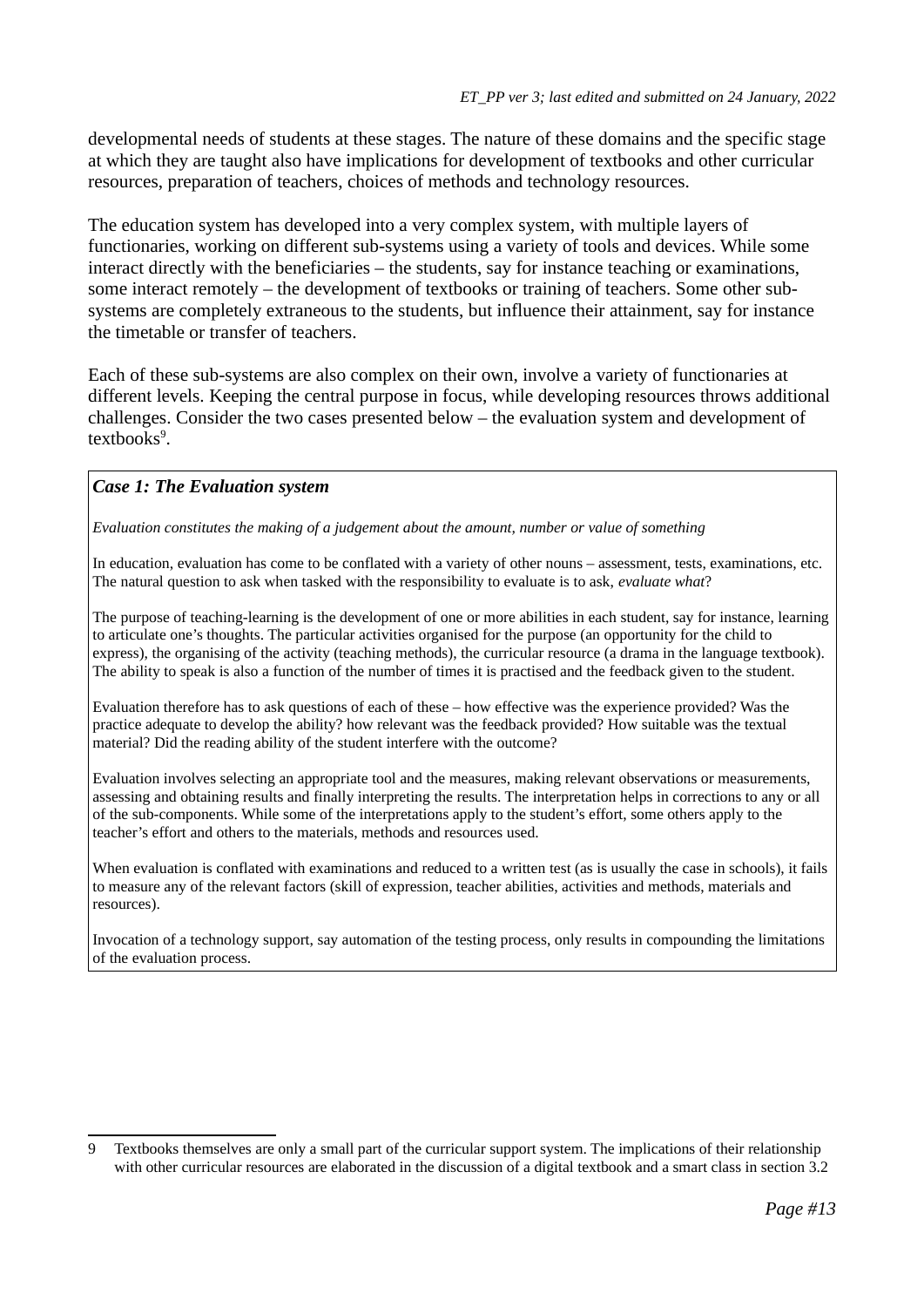## *Case 2: Development of Textbooks*

The curriculum takes note of the particular psychological and development needs of children at a particular stage of schooling and suggests syllabi suited to those needs. The syllabi then selects appropriate topics and information and suggests suitable learning experiences, which can help develop relevant abilities. The textbook writers are expected to articulate the topics, keeping in view the conceptual relationships within the topics, the overall objectives of the subject and the present level of children at that stage (both previous learning and psychological readiness).

The writers take recourse to text, graphics, illustrations or photographs, activities, in-text and end of text questions and exercises, and weave the chapter in a language that the student at that stage can process.

The effectiveness of the textbook is not only a function of its own characteristics, but also that of students, teachers, the teaching-learning environment and the overall expectations set by the school. Also, the writers have to make assumptions about the students. Can each student at this stage read and comprehend the text? Can teachers relate the visuals, exercises, activities to the text and help students acquire a conceptual clarity? What if students are visually challenged? Perhaps technology can enable text to be rendered into sounds. But what about the visuals? Textbooks are often translated into different languages. Do the translations remain faithful to the content as well as spirit of the original?

The technological support – a textbook in this case, is a part of a complex sub-system of transaction of the curriculum. Its effectiveness depends on a variety of factors. These factors are also likely to be different in different locations and contexts.

The two cases presented above highlight the complexity of the sub-systems. The complex interactions between the various people, devices and processes underscore the challenge of designing appropriate technological supports. The intent is to suggest the *need for an end-to-end solution, based on a comprehensive identification of the factors influencing its operation*. The challenges presented above are equally relevant even in the case of administration and management. Appropriate technology and an intelligent design of the support system can enhance its effectiveness.

#### **3.2 Potential of Educational Technology**

"*The first rule of any technology used in a business is that automation applied to an efficient operation will magnify the efficiency. The second is that automation applied to an inefficient operation will magnify the inefficiency.*"

-- Bill Gates, The Road Ahead, 1995

Information and Communication Technologies have always held a great appeal to educators. Despite the limited purposes devices like an overhead projector played, many enthusiastically embraced it, stacking up reams of transparencies and spending enormous time and effort. Modern versions, particularly a slide presentation software, routed through a personal computer and a multimedia projector have indeed become standard fare in public speaking.

Over the years, a wide variety of hardware and software options have emerged, some even specifically aimed at supporting teaching-learning processes. The emergence of internet and the web, and a variety of networking and communication applications have expanded the use of ICT manifold. The popular appeal of the audio-visual capabilities of the screen, the shrinking of the size and cost of user devices, and the advent of mobile technologies have catalysed a runaway interest in technology.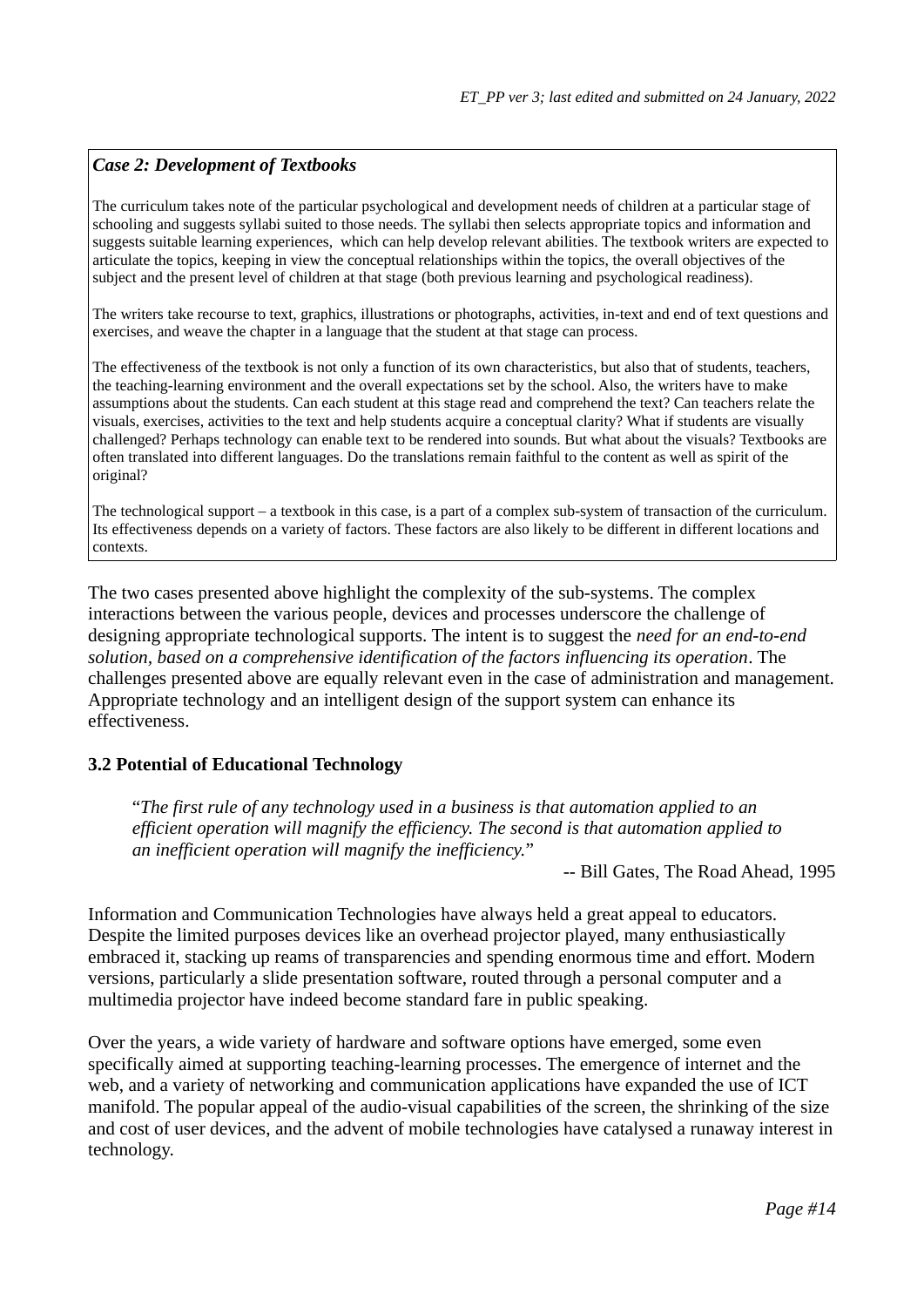Policy makers and technology researchers appear to think that modern ICT have the potential to transform education. Indeed ICT applications in the industry and higher education spheres appear to vindicate such a belief. Online education, networking and resource sharing, large and complex information systems, intelligent data handling catalysing decision making have established themselves in various spheres, clearly demonstrating increased productivity and efficiency, leading to significant cost savings.

## *The aspiration therefore is to replicate this transformation in the education system*.

As described in section 2.1 above, a variety of initiatives have been taken in the state and elsewhere and learnings accumulated. Investments on infrastructure have also been made. Although this is far from ensuring universal access to a reliable technology interface, a comprehensive plan to integrate ICT into mainstream practices of education appears feasible.

But in the context of the classroom and teaching-learning, despite the almost ubiquitous reach of these devices at a personal level, surveys and research across the globe has not shown a significant penetration of these devices. A typical teacher does not appear to be convinced that the use of technology constitutes a significant value addition.

The pandemic inflicted disruption of schools provided an opportunity to consider ICT in a new light. The forced separation of teachers and students prompted the use of online learning. Predominantly, teachers replicated their classroom teaching techniques through the online medium. The wider range of possibilities was rarely explored. The web is still a very remote resource for teaching-learning.

The analysis presented above suggests the need for an organic link between particular technologies and educational practices. They also point to the need for a comprehensive plan which encompasses all aspects of the educational process, so as to maximise the utilisation of the infrastructure and realise the most benefits. It must be noted that the IT infrastructure would perhaps be among the most expensive investments and in the absence of a thorough utilisation plan is likely to yield the least returns. Technology options are also likely to be complex and intimidating to the neo-initiate, which can prompt very superficial and trivial engagement with the educational possibilities. Researchers in the field have identified these crucial elements for successful use of technology in education:

- Technology should be integrated into the curricular and instructional framework;
- Technology is best used as one of the components in a broad-based reform effort;<br>• Teachers training in the use of technology is essential but changes to their core be
- Teachers training in the use of technology is essential, but changes to their core beliefs about teaching and learning are even more critical;
- Ready access to a wide variety of choices of technological resources hardware, software and technology enabled content, along with a critical ability to choose from them;
- <span id="page-14-0"></span> A long term plan and a support system to handhold the teachers and students, particularly with respect to the upkeep of the technology ecosystem $^{\rm 10}.$  $^{\rm 10}.$  $^{\rm 10}.$

<span id="page-14-1"></span>[<sup>10</sup>](#page-14-0) Based on: *The Learning Return On Our Educational Technology Investment – A Review of Findings from Research; Improving education through research, development, and service;* Cathy Ringstaff and Loretta Kelley; 2002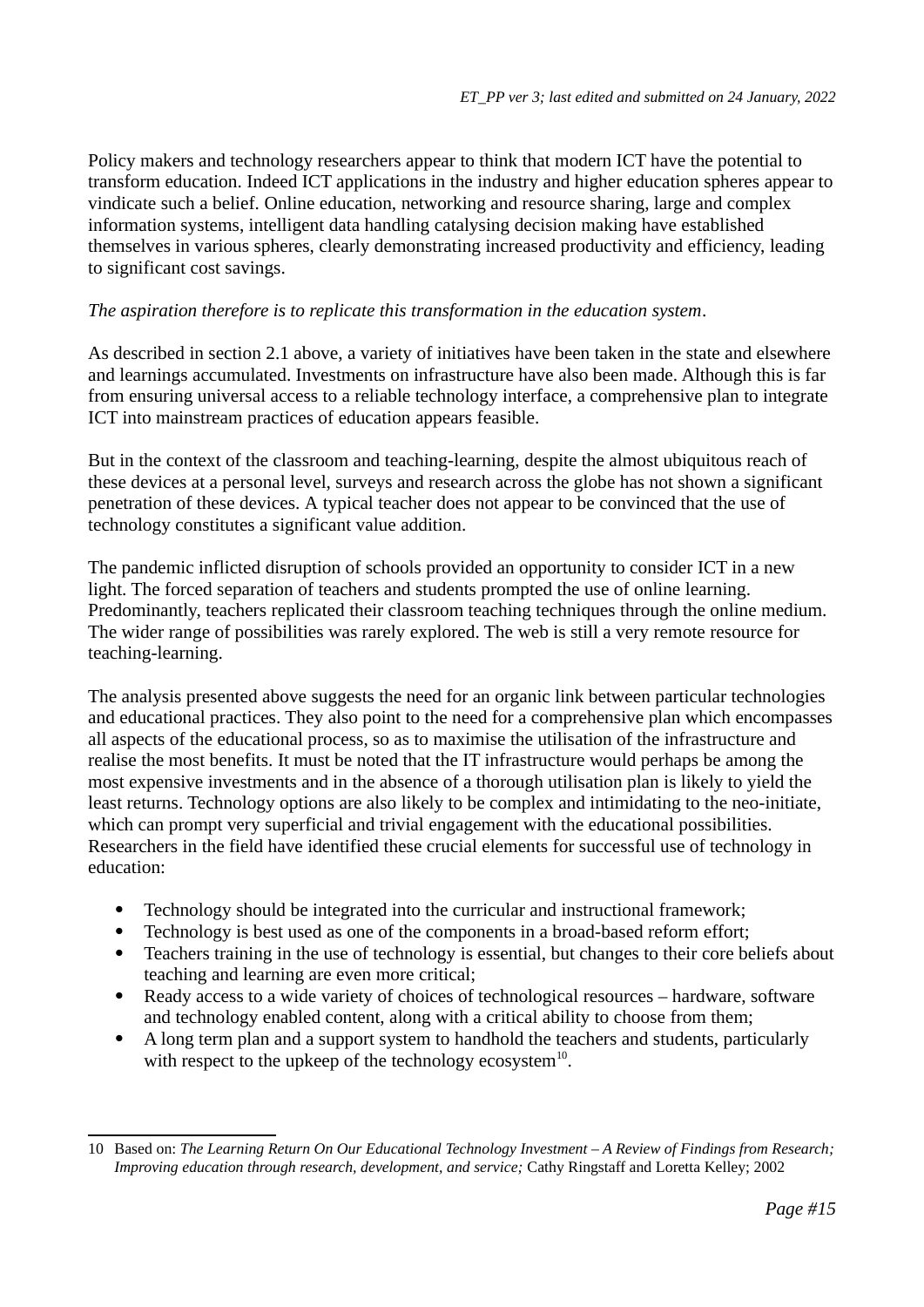## **3.3 What purposes can technologies serve?**

#### *Technology will not transform education; but a transformed education can benefit immensely from technology.*

Depending on the vantage position a person occupies, from where to appreciate the issues with education, different technologies are suggested. Close encounters with technology solutions are of course available in the IT and related industries, not only in manufacturing, but also in warehousing, marketing, logistics, finance, human resource development, etc. The media applications, which have acquired a great amount of sophistication, the ready access to very powerful consumer electronics, particularly cameras and audio-visual devices have all added to the popular appeal of modern information and communication technologies.

In developed societies, particularly where affordance is not a criteria, explorations of technologies which may have an import on the educational process have been frequent and well documented. In recent times, the wish list of technologies have included:

- transformation of the learning environment e-learning, coding, video assisted learning, augmented reality, gamification, use of mobile devices and social media;
- support to the teacher and teaching-learning improved collaboration, improved studentteacher connect, improved parent-teacher communication, better access to open educational resources, devices to support various aspects of teaching-learning;
- larger system-wide supports big data analytics, learning analytics, artificial intelligence, curricular support including for STEM and STEAM.

Each of the above possibilities have been tried out across various educational contexts, with different age groups of students and have been widely reported. Each of these devices, products or services have a niche capability which makes it amenable to an educational use. Some of them have even established themselves as technologies of choice, e-learning for instance.

The complexity of the arrangements, the particular devices, the limited markets and longevity of the technology, have implications for cost and reliability of the solution. They consequently have inhibited their consideration in a public funded education system. In fact, the technology industry has positioned many, if not most such technologies as consumer applications and devices, hoping to minimise investments, at the cost of a longer life and reach the end consumer directly.

It must be recognised that technologies have rarely originated as a response to schooling needs. But taking a cue from its various applications across businesses and industries, a wish list of uses is proposed. This includes: the overall administration and management ranging from the individual school to the state education system level; the capacities of teachers and other personnel at all levels; and the teaching-learning processes.

Broadly, in an order of priority, technology support is sought to serve the following purposes:

- Data and information management system
- Continuous professional development system
- Curricular support system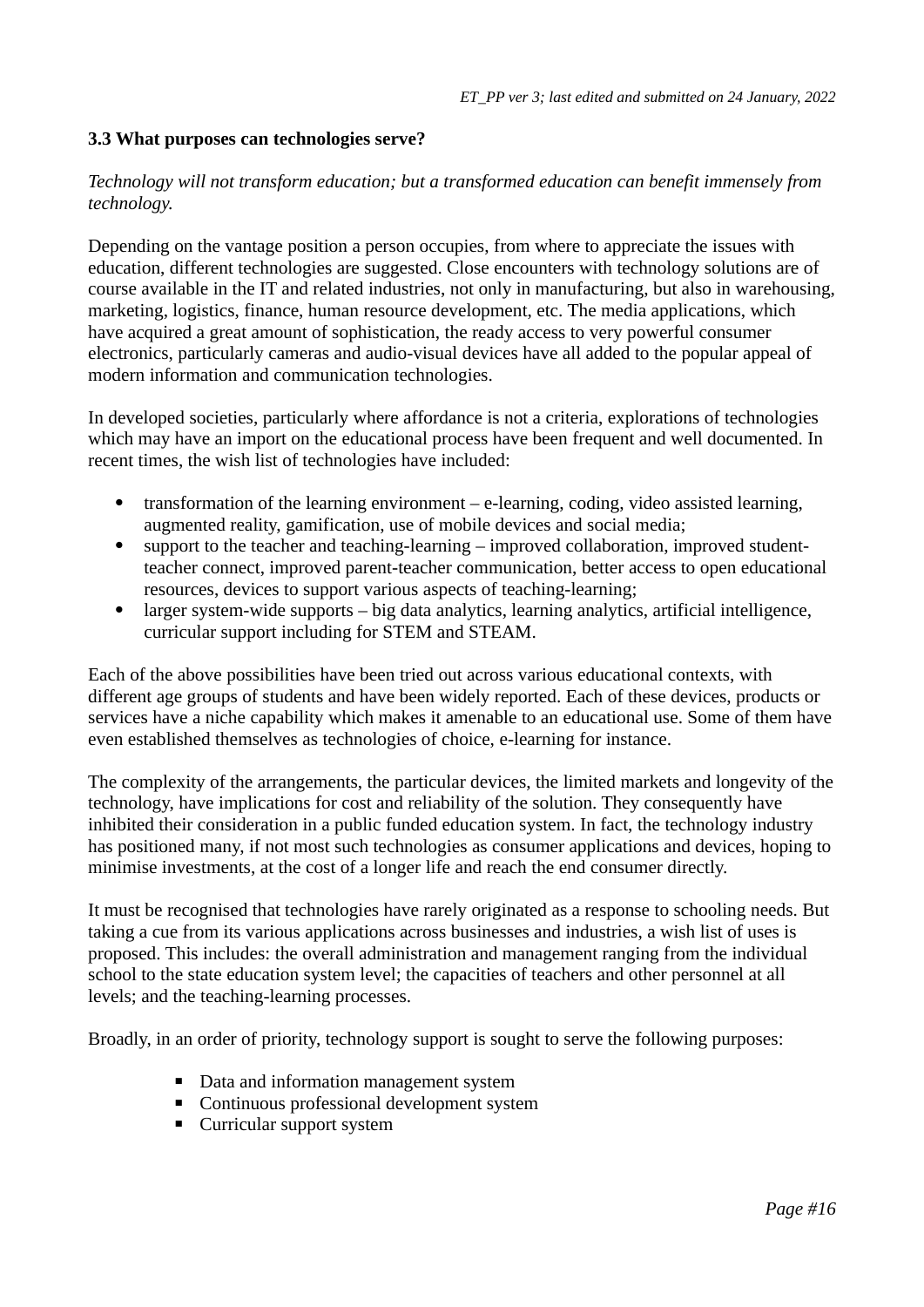The reasoning behind such an ordering is that peripheral tasks intervene with the time and space available for performing the core tasks. It is common knowledge that teachers and schools spend a lot of their time and resources on record keeping and data compilation to serve administrative needs. Automation can relieve the system from many of these burdens. Systematic, timely, reliable data can also aid *informed decision making*. And in a widely distributed system like the State's education system, the data that can flow on such a pipeline can be immensely helpful in improving productivity and efficiencies. In the absence of automation and centralised storage, not only does the data become unreliable, but the redundant effort at creating, sharing and maintaining the data costs a completely avoidable investment of time and effort. Data handling and analyses is among the best proven use cases of information and communication technology.

The second in the wish list of technology applications is a continuous professional development system. Updating skills and know-how regularly is a significant contributor to efficiency. Online course platforms have proven themselves to be very successful in scaling up to very large numbers earning itself the name MOOC (massively open online courses). With an increased emphasis on viewing K-12 as an integrated whole, the potential of a technology driven professional development system is immense. A platform which facilitates the delivery of courses can be simultaneously used for organising training interventions across all levels of the system, including teachers, administrators and other functionaries in the system, resulting in massive time and cost savings. Tracking the completion of training and refreshers of different stakeholders aids planning and management. Creating, hosting and delivering a growing library of courses brings together a variety of experts and resources, enhancing the intellectual capital of the education system (training benefits both, the trainer and the trainee) and its capacity to keep its functionaries up-to-date and informed.

The last, but still critical technology application suggested is a curricular support system. However much, the appeal is from an outsider's perspective, the use of audio-visual or other technology support in day-to-day teaching learning has found favour with only teachers of some subjects, at some levels, some of the time. This apparent mismatch between the apparent potential of the technology support and the teacher's impressions about its utility stems from a variety of reasons. On the one hand the textbook, which remains the primary arbiter of the curriculum in the class is designed for a situation which does not require any technology support. Even otherwise, not all topics require technology support. Where they do, the learning experience is best served by a variety of software applications, the use of which becomes complex.

Teaching involves instruction, engaging students in a variety of activities, challenging their learning, practice, student exploration, independent study and assessment of learning. Each of these require to be supported differently, with or without recourse to technology. The preparedness of the system – all functionaries, all processes, all infrastructure – would be essential to ensure appropriate use of technology and yield the maximum benefits.

## *Designing a curricular support system would be a complex system-wide activity which requires a complete re-imagination of the system.*

Details of each of these technology applications are presented below and strategies for planning and implementing them described in section 4.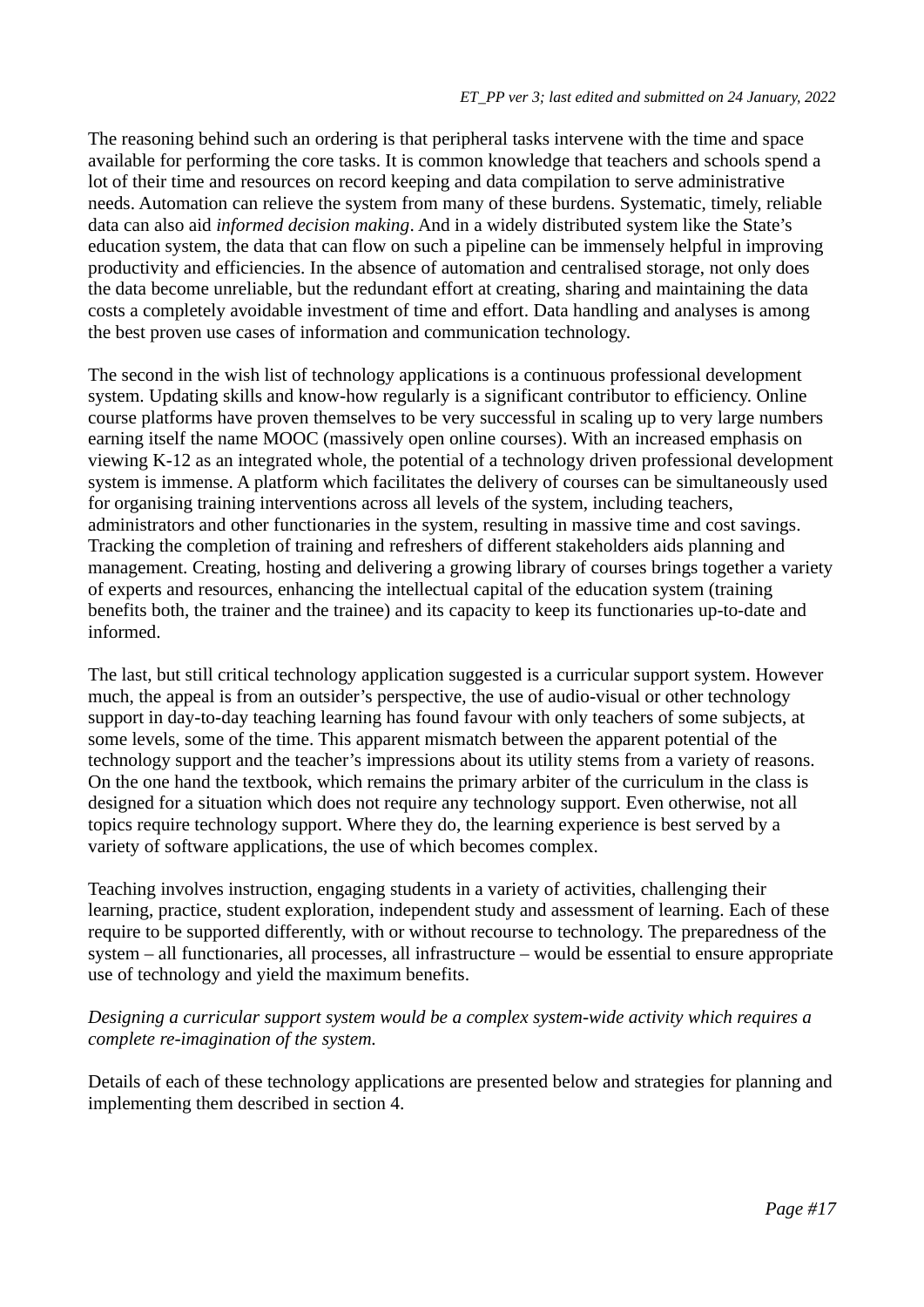## *A Data and information pipeline for informed decision making at all levels*

Databases and information retrieval across the school system has already been established and some use of these data for policy, planning and budgeting are being made. Record keeping and data collection for a variety of purposes is an integral part of the activities of a school. These data are compiled and analysed at different levels. Some of these have been converted to electronic forms and some are available online too.

An integrated data pipeline, which brings together a wide variety of data and information existing in the system or being routinely generated is proposed. Such a system holds the potential of normalising the data and simultaneously supporting a variety of administrative and academic needs. They can also be accessed by different functionaries at different levels enhancing their capability to make informed decisions. Appropriate use of technology can drastically reduce the investment of time and effort across the system.

Examples of such data sets which have the potential of serving a large number of users at all levels include UDISE, National and State Achievement Surveys, the Human Resources Management Systems and the Student Achievement Tracking Systems. Presently they serve a limited purpose of communication of information to the authorities concerned. For instance, UDISE data of individual schools or clusters of schools in a given geographical area can be subjected to a variety of analyses to support a range of planning activities, within a school and at other levels.

Presently, results of Board Examinations are made available to schools in an electronic form. Rarely is this subjected to analyses, which can suggest course corrections within the school. Of course, the students whose data is analysed have passed out. But the analyses can support systemic changes. Adopting similar analyses of data at across all levels can strengthen many processes in a school. It is in this spirit that the aspirations of the NEP-2020 to transform assessment, and refocus it on student development should be viewed.

The NEP hopes that the transformation will help the teachers, students and the entire schooling system; continuously revise teaching-learning processes to optimize learning and development for all students at all levels. Towards this aim, it proposes to transform the progress card into a holistic, 360-degree, multidimensional report that reflects in great detail the progress as well as the uniqueness of each learner in the cognitive, affective, and psychomotor domains. It believes that this holistic progress card will form an important link between home and school facilitating the active involvement of parents; and providing teachers and parents with valuable information on how to support each student in and out of the classroom (NEP 2020, sections 4.34 – 4.42). These proposals require a robust data pipeline, necessary software applications and know how to be established.

Once established, such a pipeline can support many newer data sets and newer applications in educational planning and administration. The design of such a system will need a comprehensive data policy, a plan, which addresses system needs, identification of stakeholders, provision of appropriate training not only in technology, but also in the academic aspects of data and its utilisation. The proposed professional development platform can be utilised to host these training interventions too.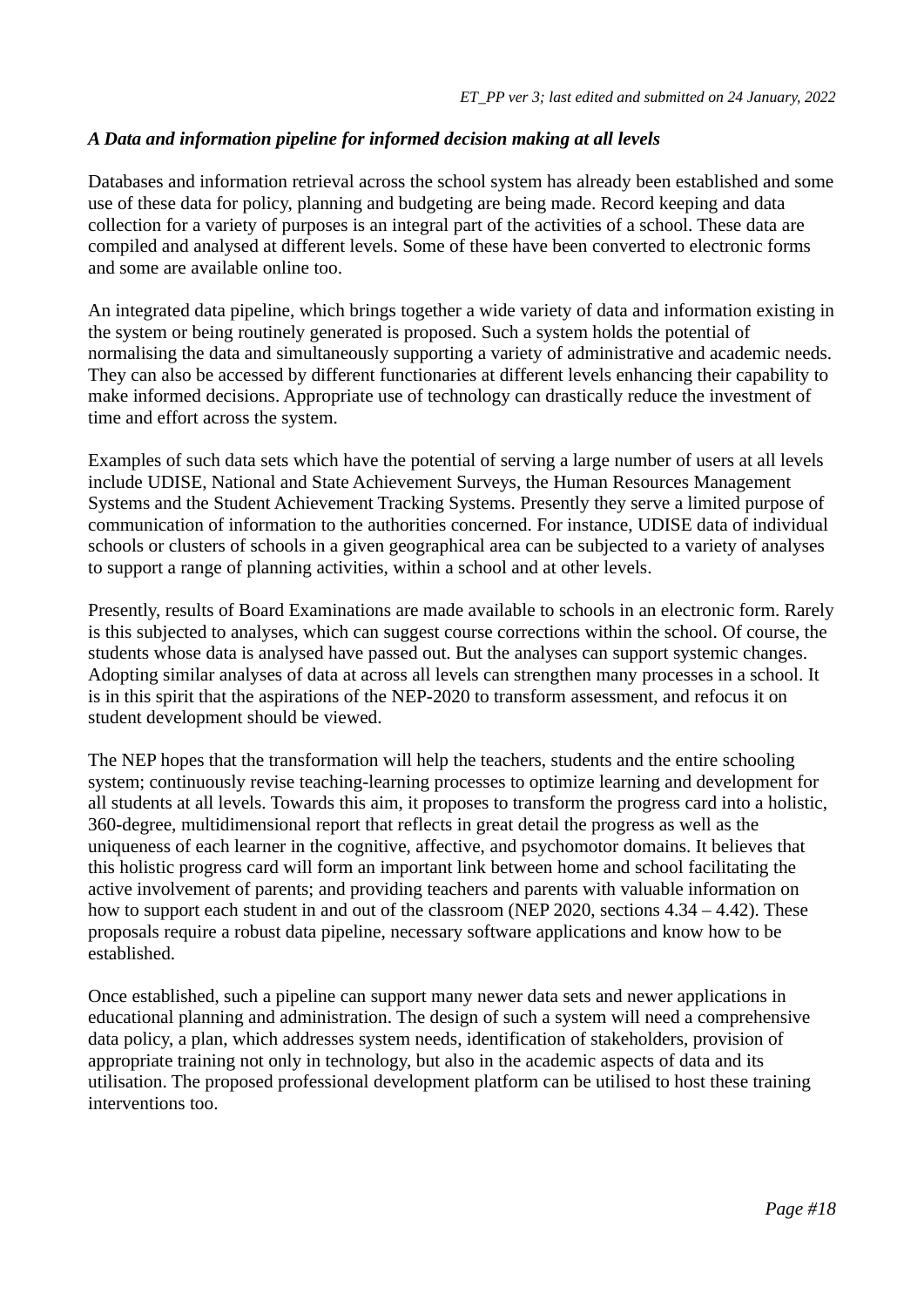## *Continuous professional support to schools, teachers and other system functionaries*

Teachers, particularly those in smaller towns and villages run the risk of professional isolation. Training programmes are a regular feature for the Department of Education, but does not reach all teachers, frequently enough to handhold them throughout their career. Other functionaries of the school system, both administrative and academic can also benefit from professional support. Teachers and staff from the large private school system within the state also remain outside the net of training interventions.

With the proposed set of technology applications, a wide variety of specialised training and upgradation will be required for all functionaries. Technology can play a significant role in providing the much needed ongoing support. As an easily accessible and cost-effective medium, online course platforms, online interactive forums and digital libraries can be leveraged to address a variety of needs of teachers and school administrators. Subject teacher forums have been tried out in the state and have demonstrated their utility and appeal. The initiative demonstrated by teachers in upgrading themselves can be leveraged, and the technology supported peer group can grow into effective *Communities of Practices*, which can be of great value.

Research across the globe suggests that in-service professional development is effective when it is contextual, based on teachers' practice and learned through collaborative and critical engagement with other practitioners, teacher educators, domain experts, and other stakeholders. Participation essentially includes sharing resources, practices, and issues, reflecting on teachers own practice, discussing and commenting on each other's work, connecting evidence from research and theory to their practice, essentially activities that make the teachers practice explicit within the community so that they can share their experiences and engage in critical discussions and learn from each other, building their pedagogical and subject domain knowledge*[11](#page-18-1)*. The networking and communication possibilities of technology can eminently support such communities.

<span id="page-18-0"></span>The availability of courses on demand can also support the mandating of courses for various functionaries and a suitable credit system established to ensure regular and timely completion of courses. Adequate attention to the quality of activities and processes across the system can be facilitated.

<span id="page-18-2"></span>The establishment of a comprehensive online course platform on the lines of a virtual university is proposed. Such a portal can simultaneously host a variety of interventions, including pre-service and in-service interventions. The initiative will need a strong policy framework guiding the planning and execution of activities. It will also require a variety of course managers, course creators<sup>[12](#page-18-3)</sup>, graphics and interface designers and other technical support personnel, who can be drawn from the existing system – faculty from the colleges in the State, art and technical teachers from the schools, etc.

Once established, the online course platform can service a wider range of courses, hitherto not considered. Consequently, a search for expertise beyond the Education department may also have to be considered. Mechanisms to encourage and facilitate individuals and organisations with

<span id="page-18-1"></span>[<sup>11</sup>](#page-18-0) Based on<https://clixguidebook.tiss.edu/books/clix-guidebook/page/community-of-practice-f71>, accessed 31 December 2021

<span id="page-18-3"></span>[<sup>12</sup>](#page-18-2) A course creator should best be defined as a learning experience designer. Giving this broader range to the role itself, mandates the designer to ensure the experience is scaffolded, staggered, inclusive and equitable. It also enjoins the best use of the technological capabilities of the medium.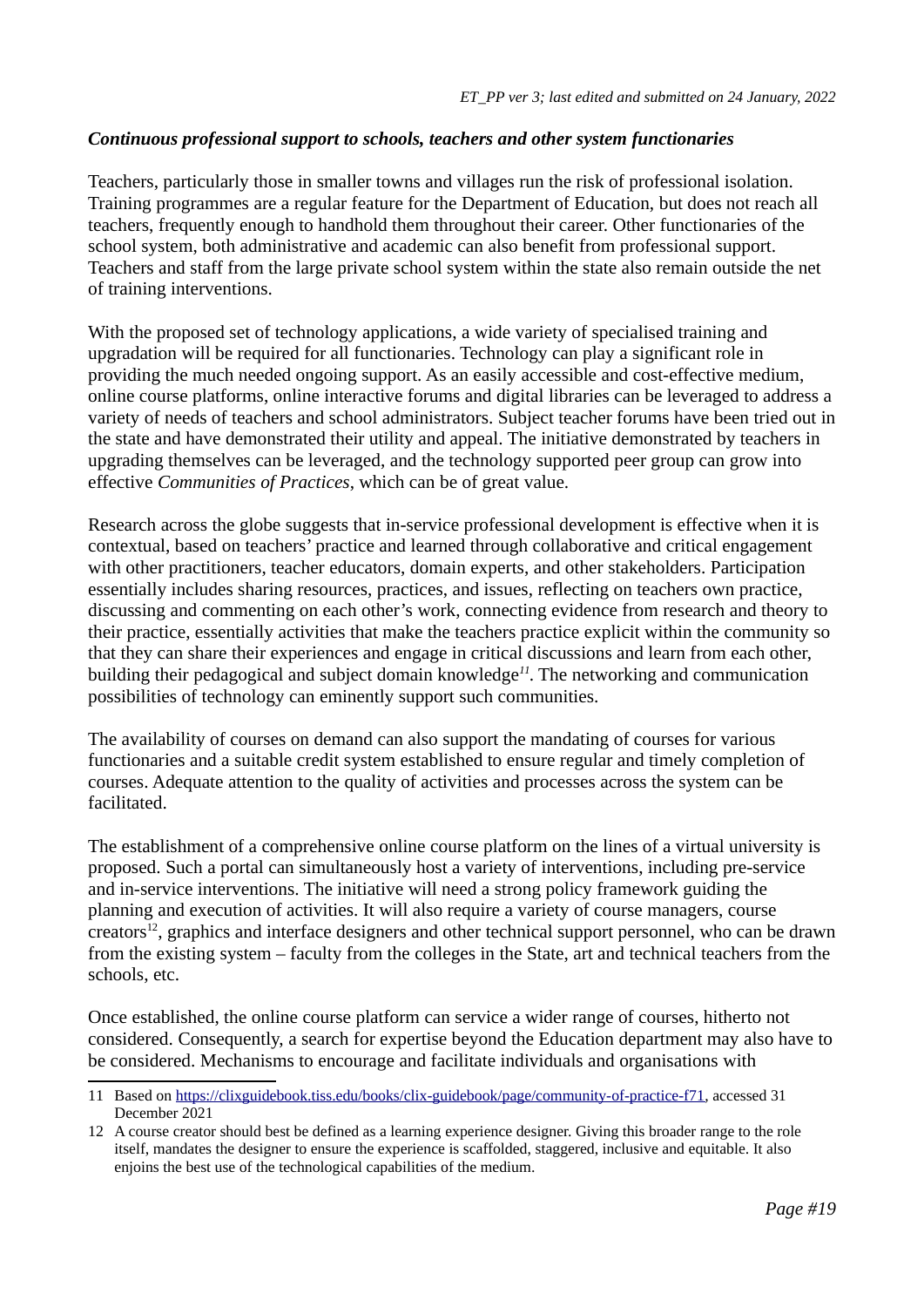specialised domain and technical know how would expand the range of the professional development. Evaluation of course quality, analysis of data about course offerings and course completion and research on the coverage and reach will enable the strengthening of the initiative.

#### *Development of an end-to-end curricular support system*

As discussed earlier, technology has had its best chance to integrate into teaching-learning, when the teachers have seen a need to and embrace a transformation of their methods. Typical educational technology products have addressed parts of the canvas, projected teaching aids or automation of assessment systems, for example. It is necessary to view the teacher's practice holistically and support each of the component practices through appropriate technology. The purpose is to alleviate the teachers' pain points, improve her transactions, and help her see value in adopting technology.

<span id="page-19-0"></span>Technology-rich classrooms are best suited to situations where students are more engaged and more active as learners, and there is a greater emphasis on inquiry rather than drill and practice (Sandholtz et al., 1997<sup>[13](#page-19-1)</sup>; Bozeman & Baumbach, 1995<sup>[14](#page-19-3)</sup>). Technology also encourages student collaboration, project-based learning, and higher-order thinking (Penuel et al., 2000<sup>[15](#page-19-5)</sup>). Technology cannot bring about these changes on its own, but can only support such aspirations of the teacher.

Reimagining technology support for education helps address the following activities and processes:

Lesson Preparation

<span id="page-19-4"></span><span id="page-19-2"></span>Transform static lesson plans in to interactive, personalized plans; along side, technology reduces teacher effort in creating these plans.

• Lesson Delivery

Transform teaching from a *sage on the stage* to a *guide by the side, allowing teachers to become coaches* who provide personalized instruction

Homework

Transform it from a task-based one to an insight-led activity; alongside reducing teachers' time and effort in creating, assigning and ensuring compliance for homework, apart from engaging students in more meaningful learning.

• Assessments

Transforming the environment from one inducing *exam fever* to an engaging, automated process, reducing the effort in creating the assessments.

• Self-Learning Transforming learning at grade-level in to learning at one's own pace; enabling a higher degree of personalization to individual student's learning needs, and broadening the scope of learning itself.

<span id="page-19-1"></span>[<sup>13</sup>](#page-19-0) Sandholtz, J. H., Ringstaff, C., & Dwyer, C. D. (Eds.) Teaching with technology. New York: Teachers College Press, (1997).

<span id="page-19-3"></span>[<sup>14</sup>](#page-19-2) William C. Bozeman and Donna T. Baumbach, Educational Technology: Best Practices From America's Schools, Eye on Education, Inc., Princeton Junction, NJ, (1995).

<span id="page-19-5"></span>[<sup>15</sup>](#page-19-4) William R. Penuel, Barbara Means and Michael Simkins, The Multimedia Challenge, Educational Leadership, Vol. 58(2), ASCD, (2000)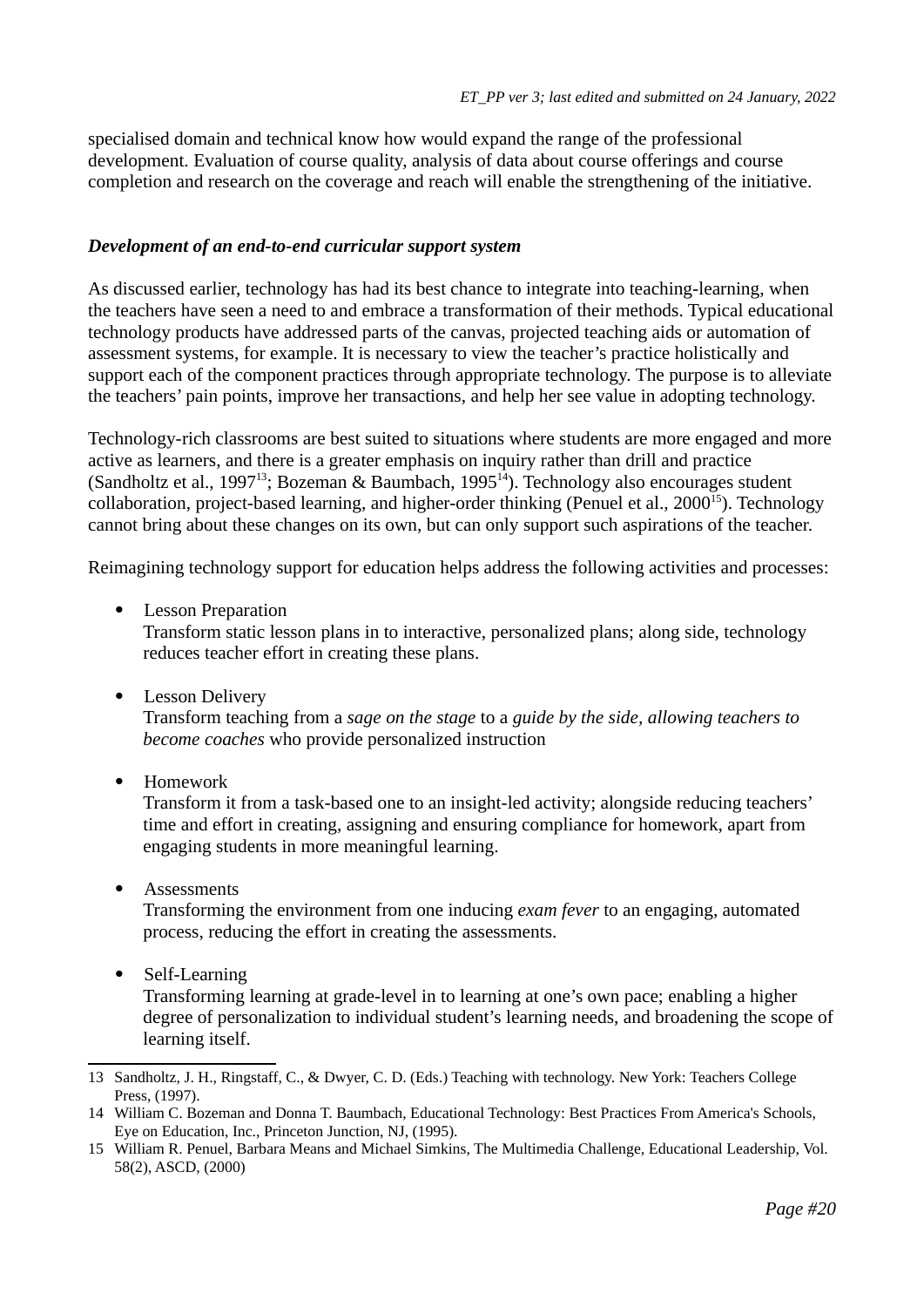• Doubt-Resolution

Transform learning from being teacher dependent to resolving doubts on demand; technology enables students to become increasingly independent in the doubt resolution process.

- Teacher Professional Development Transforming the process into an incentive, technology enables scalability and flexibility, providing teachers more choices as well as an ownership of their own growth.
- <span id="page-20-0"></span> Parent-Teacher communication and Parental Participation Transform the process from being restricted to receiving information at parent-teacher meetings to building cohesive parent-teacher communities; technology enables increased depth and quality of engagement of parents in their children's learning<sup>[16](#page-20-1)</sup>.

Much of the blame for the failure to reap the benefits of technology in supporting curricular transactions can be attributed to a failure to treat the curricular support system as a comprehensive whole with a complex set of interconnected parts. So, while teachers have demonstrated the use of audio-visual and other projected aids to support their teaching-learning; collections of digital supports have been hosted online; textbooks have been digitised and recently embedded with links to online resources, these continue to remain sporadic and separate activities, failing to transform teaching-learning processes and emerge as a meaningful addition to the classroom.

## *A comprehensive system which synergises the effort and brings together a variety of resources to reliably support the teaching-learning process is proposed.*

<span id="page-20-2"></span>The curricular chain includes syllabi, text and non-text reference material, textbooks<sup>[17](#page-20-3)</sup>, workbooks and teacher guides, teaching resources, worksheets and activity sheets, demonstrations, tutorials and other audio-visual support, question banks, assessment tools and exemplar teacher plans. The organic linkages between these varied resources requires that the *curriculum-syllabi-teachinglearning* linkage forms the backbone of the digital repository hosting this collection.

Teaching-learning can benefit from a range of resources including virtual laboratories, question banks supported by evaluation tools, and course delivery platforms, to name a few. Restricting resources to audio-visual media degenerates teaching-learning to *show and tell* affecting the realisation of higher order cognitive skills. Independent access to these resources for students and guidance and mediation by teachers can also help customise the offering to students, who may be ahead or behind their other fellow learners.

The development of each of these resources in itself is an involved task, with specialised knowhow. It will further require the services of specialised curators trained in managing digital repositories. The establishment of a comprehensive digital repository serving the needs of all students across the school and teacher education system would require a dedicated and trained team supported by a comprehensive policy framework, guidelines and appropriate technology support.

<span id="page-20-1"></span>[<sup>16</sup>](#page-20-0) Based on: https://www.centralsquarefoundation.org/reimagining-education-through-technology/ accessed on 31Dec2021

<span id="page-20-3"></span>[<sup>17</sup>](#page-20-2) The textbook itself will require a complete overhaul and will now be one of the components of the curricular chain with integral links with other components. The reimagined textbook is described in the section "The idea of a digital textbook"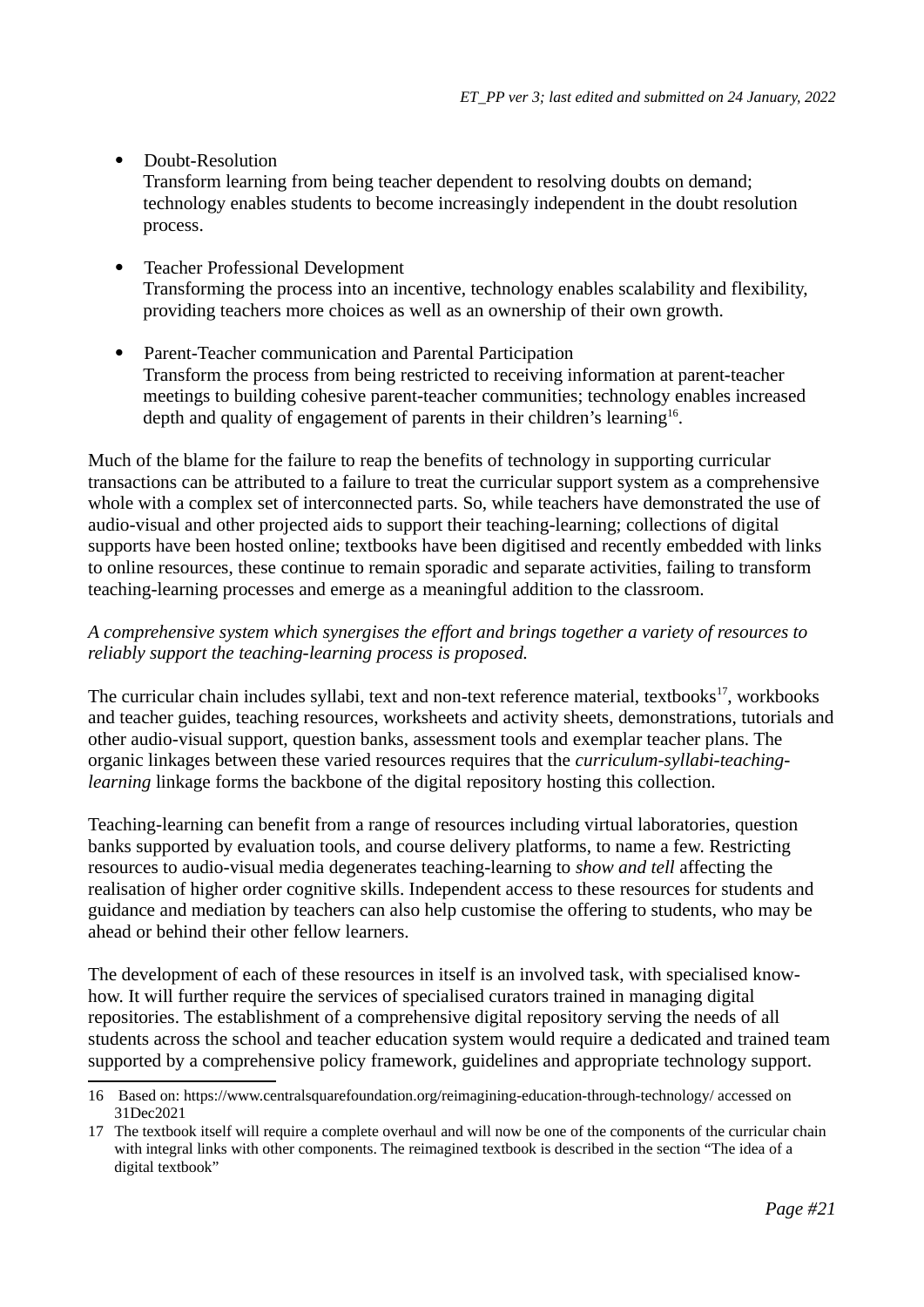Encouraging contributions from all and evolving a robust mechanism to create, review, validate and curate contributions will enable the rapid growth of the repository. The involvement of teachers across all stages of schooling and across all domains, not just from science, mathematics, or social sciences, but also arts, sports and languages will help establish a sense of ownership for the repository. The repository will have to be constantly updated and managed. A distributed online forum of teachers and other specialists can be established and mandated with the task.

## **The idea of a 'Smart' Classroom**

In the evolution of projection devices, multimedia projectors were interfaced with interactive white boards, which allowed the teacher to perform a variety of modifications to the displayed resource; the novelty of the interactions has prompted this device to be labelled as a smart board and a class containing such a device a smart class. While recognising the need for a smart classroom, there is a need to go beyond the proposition of a technological gadget as the definition of the smart class.

### *A truly smart classroom must consist of teachers who support smart learning, use curricular resources smartly and endeavour to become smart themselves.*

Such a proposition may not even require a smart technological device. Understanding the needs of a learner, aligning classroom and teaching-learning processes to these needs and making smart choices of curricular resources will lead to efficient and productive processes. Ready access to resources which extend learning beyond the textbook, challenge students, facilitate critical thinking and problem-solving will transform the methods of teaching-learning and assessment.

Technologies can indeed play an important role in supporting schooling and must be leveraged to develop smart students and smart teachers.

## **The idea of a 'Digital Textbook'**

Despite a bumpy ride, digital copies of textbooks have become mainstay. But, they are limited to electronic images of the printed textbook, hosted on the internet. While they eminently serve the purpose of ready access, they are still very far from evolving into a useful support for transforming teaching-learning methods.

One essential utility of a digital textbook is making it accessible to the visually challenged. Making text *accessible* requires it to be suitable for screen reader software to read from. Limitations of technology for processing text in Indian languages, limitations of the production processes (at the publishing stage as well as the digitisation stage) resulting in image versions of text, inadequate understanding of how to make non-text elements (graphs, diagrams, maps, pictures) accessible, are some of the issues which make present digital versions of textbooks *inaccessible*. A book making process designed primarily to produce an accessible electronic textbook is distinct from the desktop publishing process used for print versions.

The costs involved in printing and distribution of textbooks have prompted condensing of information, effectively increasing the comprehension burden to the student. Having to restrict itself to the common minimum content of textbooks, examinations further stifle learning. It is a rare creative teacher who is able to take the initiative of overcoming the limitations of the textbook and expand student horizons.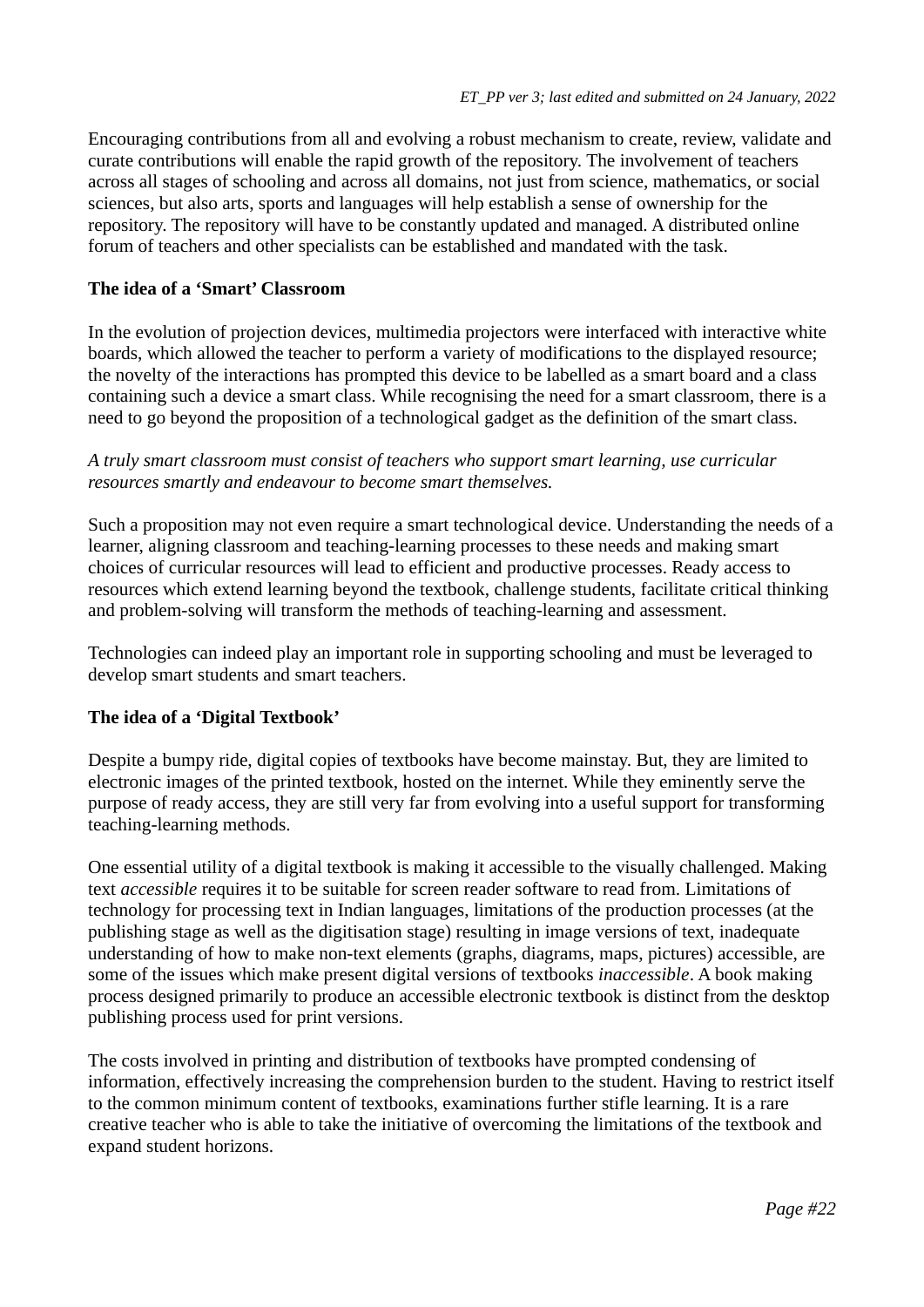Ideally a digital textbook should seamlessly link to a digital library; in fact, it should be one of the components of the digital library. It should expand various teaching-learning activities, provide access to a variety of additional resources and benefit from the multimedia fare that technology can enable. At the secondary and post-secondary stages, they should also link to relevant data and information sources, prompting higher order thinking. A comprehensive digital library and a complete ecosystem of resources will metamorphose the very idea of a digital textbook and its transaction in the classroom. This will also require a better integration of teaching-learning, library services, print and other media production activities. In effect a digital textbook is not merely a digitised textbook, but an integral part of the curricular support system.

## *Minimalistic infrastructure and optimising utilisation*

Technology roll out has been impeded by infrastructural constraints. It must be recognised that establishment, management and upkeep of IT infrastructure is among the most expensive investments for the education system. Not only does it demand a high capital investment, but also recurring expenses, including many hidden ones. The technology is also management intensive and prone to obsolescence.

Historically, our explorations of ICT began with computer literacy and the desktop computer was its flagship avatar. Conceiving of computer laboratories in a school is still considered the most common way of organising the IT infrastructure. Technologically, however this conception has been superseded. Not only are hand held devices like the tablets or the smartphones more versatile and pack in more computing power, but connected to the internet they can serve a much wider array of applications, far more conveniently. The affordability and easy access to such devices have indeed spearheaded an explosion of ICT use.

Reimagining the infrastructure needs in education may be necessary to optimise the investments as well as their use. Consider for instance the use of a projection system in the classroom. Typically this calls for a laptop or desktop computer, connected to a multimedia projector and a projection screen or an interactive white board. To facilitate the content, it requires packaged resources (video, slides,...) or software applications. This entire arrangement is premised on the argument that the core purpose of student learning is best achieved by 'a teacher delivering instruction to the whole class'.

If learning is visualised differently, the role of the teacher itself is transformed and the need for a complex arrangement of technology rendered unnecessary. Learning indeed can be facilitated in many different ways and the objective achieved with better efficiency, for instance, a recorded lesson shared offline with students and a forum facilitating discussion or to redress doubts.

ICT literacy and learning coding and computing will still remain important components of the school curriculum. A large array of computers equipped with relevant software applications and connectivity will still serve as a convenient way of servicing this need, but the larger objective of supporting the educational process with ICT applications can be met with a much leaner infrastructure.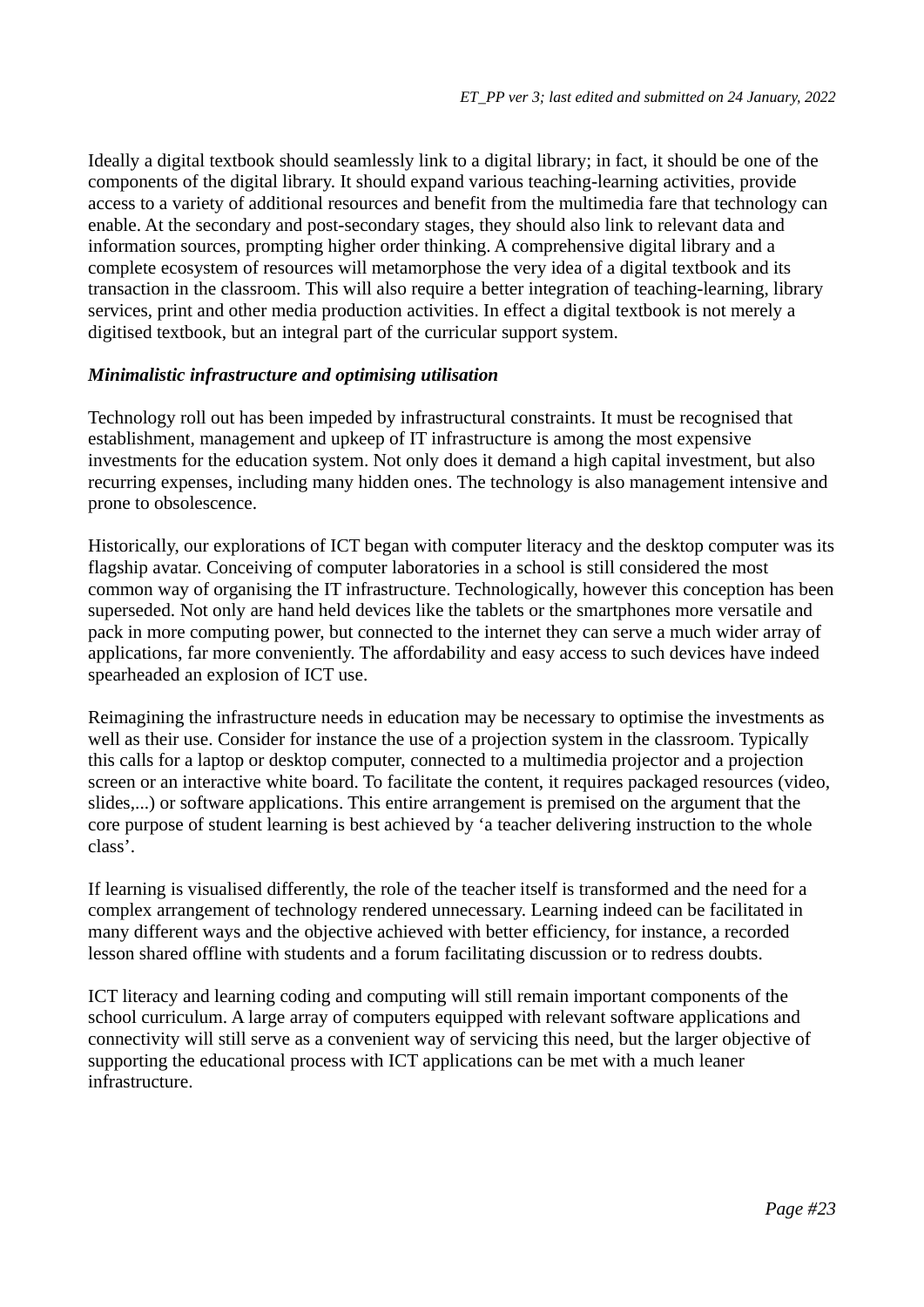Storage in the cloud, web-enabled software (including SaaS), and mobile access has made it possible to conceive of a diminishing footprint of infrastructure, as well as distributed access to content. Software applications are an important component of the expense. Online availability of software and use of free and open source software (FOSS) applications will help reduce the total costs, apart from discouraging the unethical practice of software piracy. Many of the routine and some specialised computing applications can be conducted online, without a need for a local device with installed software. Smartphones are increasingly more capable of performing a wide range of tasks hitherto available only on computers. In fact, they can do much more, and suggest the possibility of re-designing technological access with a minimalist design, leading to savings as well as better efficiencies.

Most of the initiatives proposed here may be adequately addressed by a suitably designed centralised infrastructure accessible by all end-users remotely. The emphasis should be on the development and deployment of the resource centrally and facilitating its use locally. A reliable internet connectivity with adequate bandwidth, with a multitude of smart devices – laptops, tablets or smartphones will serve many more technology based activities than a full-fledged networked lab of desktop computers and servers. They also require far less maintenance and most importantly are not affected by an unreliable supply of electricity. The liberation of the software application and the content from the vagaries of individual devices also significantly increases *up time* and reliability.

## **4.0 The Way Forward**

The aim of this section is to propose a prospective plan for Karnataka's school and teacher education *to suitably transform itself to benefit from the varied applications of Educational Technology*. As highlighted in the foregoing sections, technology can support educational processes, alleviating the user from the drudgery and burden of tasks, embellishing the presentation and speeding up the delivery. It does not have the potential to transform the intent of the process in any way.

*A well thought out process is likely to benefit from technology support and become better. At the same time, a poor process runs the danger of magnifying its limitations and become worse.*

The preparation for technology infusion therefore begins with a consideration of the educational system. The initial conditions to be fulfilled before introduction of a technology include:

- Identification of the various people, arrangements and processes;
- identification of the linkages between these;
- a consideration of the purpose of the technology intervention desired;<br>• the relevance and potential of the chosen technology to affect the desired
- the relevance and potential of the chosen technology to affect the desired change;<br>• associated modifications required in order to accommodate the change:
- associated modifications required in order to accommodate the change;
- readiness of the system in terms of motivation and training;
- readiness in terms of technology and its operations; and<br>• the establishment of a support system to maintain the technology
- the establishment of a support system to maintain the technology ecosystem and handhold the users.

The establishment of the technology component may be a one time activity (installation of infrastructure, for instance) or an ongoing activity involving many people over an extended time (developing curricular resources, for instance); require arrangements distributed over many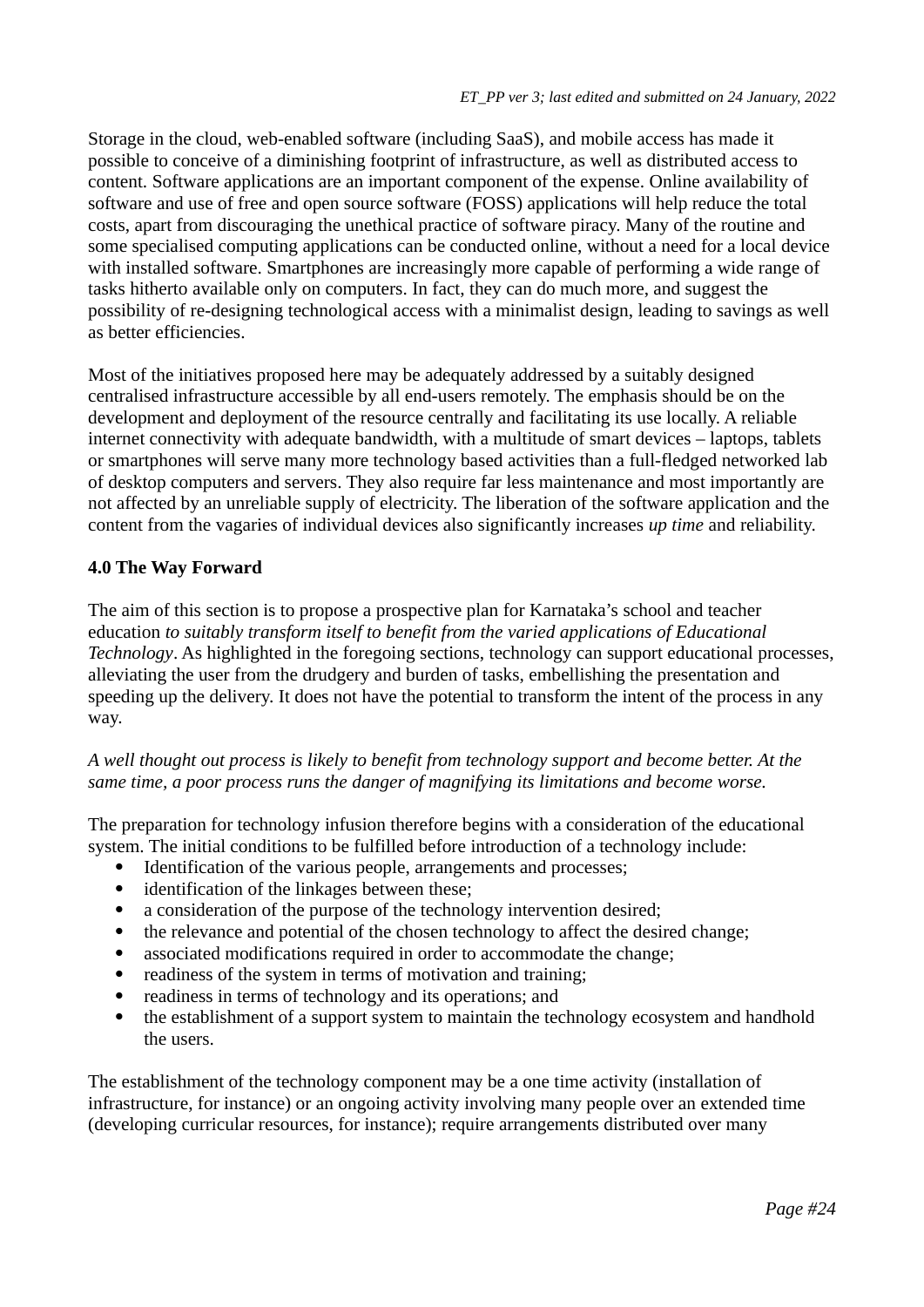locations or over an extended time (data collection and analysis, for instance); or require a complex set of technologies coming together.

In effect, infusion of technology is a complex process. The path from conceptualising to actual rollout can be very involved and requires a sustained effort. In the light of the three major paths suggested in this position paper, viz.,

- Data and information management system
- Continuous professional development system
- Curricular support system

this section attempts to suggest appropriate strategies for their planning and implementation. Given the complexity of the tasks, they are bound to be extended over a large period of time, need to be broken into convenient smaller tasks and be incrementally grown.

The following steps are proposed to guide the planning process:

• Initiate a comprehensive visioning exercise

The visioning exercise aims to develop an overarching set of objectives for the transformation. For instance, that a range of appropriate curricular resources will be developed to cater to students and teachers at all levels. The details of specific target groups, languages, nature of the resource, etc. will be taken up subsequently.

A clearly articulated objective will allow identifying existing initiatives, resources and persons and suggest ways of synergising them. For instance, the State Achievement Survey data may only require minor modifications to be made available for the newer purposes envisaged.

It is essential to draw up a feasible, but clear timeline, factoring the strengths of the system, particularly budgetary support.

• Draw up a strategic plan to deploy persons, money and technology

This is essentially a mapping exercise at this stage. The development of curricular resources may require persons with specific skill sets. This identification will in turn suggest availability of persons within or outside the system. For instance, suitable arrangements to involve college level domain experts, re-training to involve art teachers from within the system, or budgetary provisions to involve outside resources.

The focus of investments on technology is on developing the backbone or centralised infrastructure, cloud space or web servers for instance. An appropriate timeline will facilitate the rollout of the plan. The deployment of a 'system manager' to lead the overall plan will facilitate this activity.

Establishing the core infrastructure

The various ongoing initiatives in the state has existing arrangements and access to infrastructure. This step involves synergising these, drawing them into a connected whole, facilitating intercommunication between the various parts. For instance, data is likely to exist in separate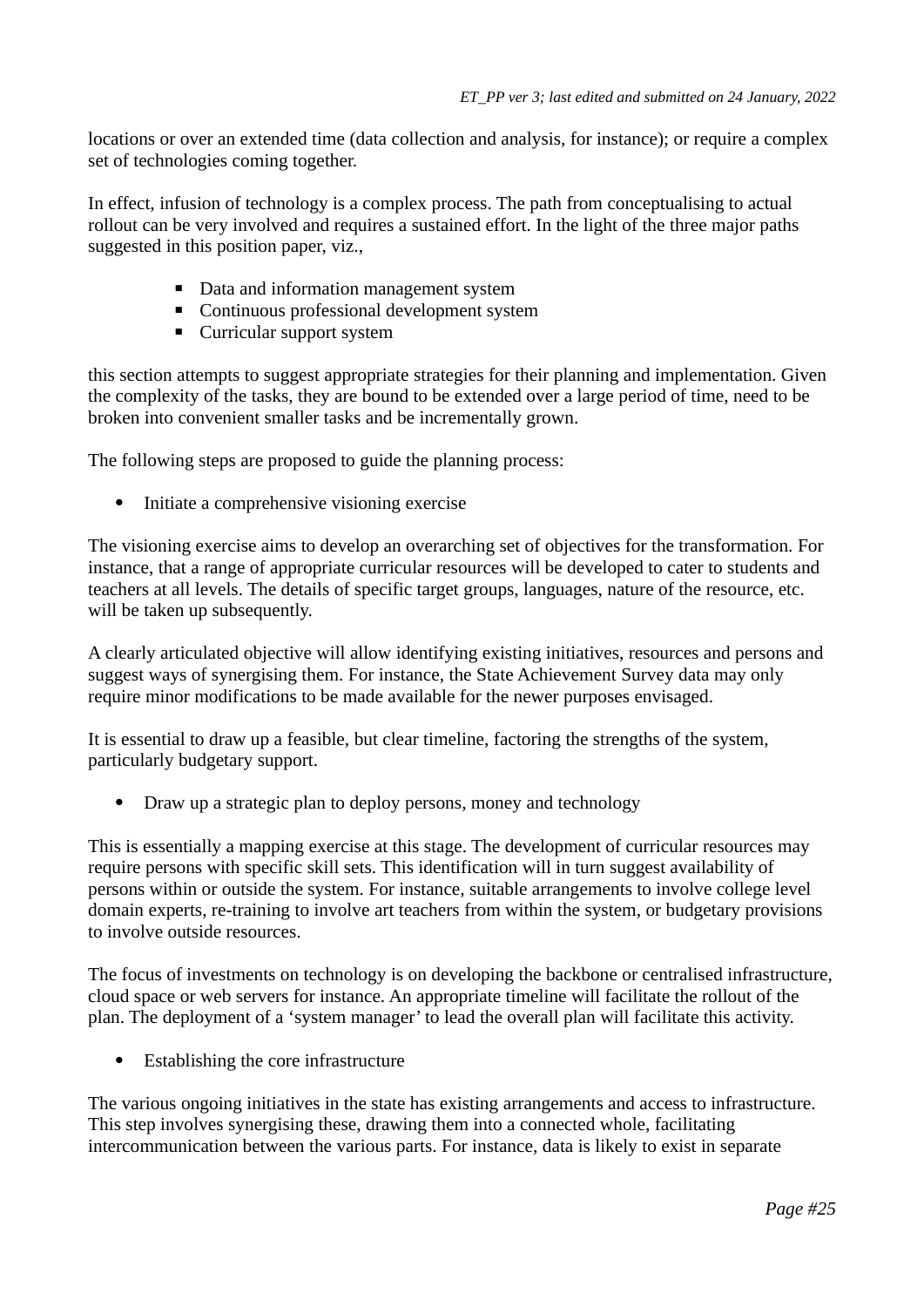databases presently. They may also be using different software applications and interfaces, requiring modifications to serve the newer purposes. Upgradations may also be required to make them mobile friendly or host them on the cloud.

While bringing together a variety of technology components, it is essential to ensure that they communicate with each other. This has particular reference to data and file formats, fonts, etc. The objective will be to arrive at a device and platform agnostic interface, which will allow all user devices to function on them, removing the need for dedicated devices at the user end. The objective of a minimalist infrastructure expects any device – smartphones, laptops, or older desktops to work seamlessly on this. Not only will this be economical, but also facilitate scaling in a shorter time frame.

• Identify initial tasks and mandates for the deployed persons

A system manager at an appropriate level with the overall mandate to rollout and subsequently manage the system is proposed for each of the three paths suggested. This system manager takes charge of the subsequent steps in consultation with domain and technical experts appropriate to the task. A person dedicated to this task is critical for the effective roll out. A comprehensive rollout plan will identify activities, facilitating the deployment of resources, personnel and technology.

• Design a plan for setting up teams for the tasks

The identification of a clear set of tasks and a rollout plan will enable identification of teams around the tasks. Leveraging the technological possibility, the teams can be distributed over a geography. For instance, existing laboratory or production facilities across different locations can be tasked with appropriate deliverables and targets. Team members may require training and orientation to effectively carry out their tasks.

• Design a plan for ongoing evaluation and research

Ensuring accuracy, validity and relevance of the system will require support from evaluators and researchers. Existing provisions of dissertations at the MEd or PhD levels, for instance can be utilised. Appropriately opening out the system for public participation will also facilitate independent evaluation and feedback.

Roll out the Plan

As the overall plan can be complex, involving many teams of people, many processes, many technological components, a comprehensive schedule of events, timelines, targets and key process indicators will enable the teams to synergise their efforts and deliver the outcomes. The system manager will have to rigorously chase targets, while ensuring the quality of the products and services offered.

The proposed course platform can be leveraged to organise each of the training and orientation envisaged for the proposed plans.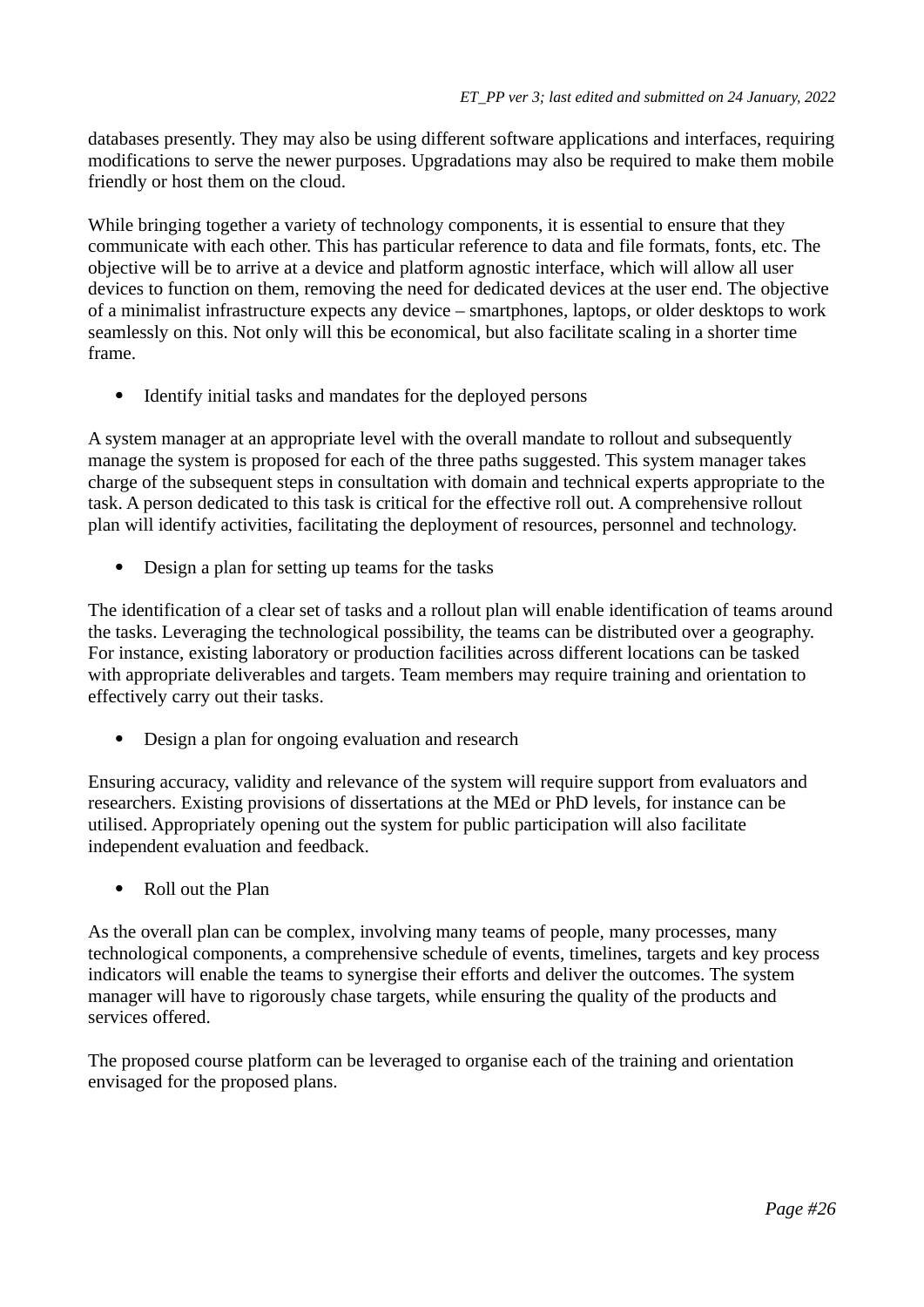The proposed planning process restricts itself to the centralised core infrastructure. Arrangements beyond, say at the school or local administration levels are to be assessed separately. The plan is generic and applies equally to all the three paths suggested.

## **5.0 Recommendations**

This position paper has attempted to consolidate the various technology initiatives presently underway or to be undertaken in the future under three broad needs of the education system. The first pertains to administration and management of the overall system as well as its individual components like schools or colleges. The second addresses the training needs of all functionaries at all levels of the system. The third strand aims to develop a comprehensive clearing house of digital and digitised educational resources. These resources can serve all functionaries at all levels of the school system, simultaneously servicing a variety of needs, including teaching-learning.

The recommendations listed below recognise that the implementation of these three broad proposals will remain an ongoing project requiring a wide range of people, tasks and technology. The technology itself is likely to evolve over time, some of the components requiring replacements due to obsolescence. Hence the proposals do not refer to specific technology devices and software applications. A focus on the educational principles and consequent outcomes will allow the selection of the most appropriate devices and applications, ensuring their relevance to the project needs, cost-effectiveness and convenience of the users.

## **5.1 A minimalist technology infrastructure**

Emphasis on a dependable end to end connectivity

Establish internet connectivity to all stakeholders as the minimum basis for ICT implementation. Initiate a mapping exercise to assess existing connectivity, other options for connectivity, provision of budgetary and other technological support, and facilitating the participation of other public agencies – banks, railways<sup>[18](#page-26-1)</sup>, not for profit, volunteer and other charitable initiatives in providing connectivity of an adequate speed and bandwidth.

<span id="page-26-0"></span>Simultaneous support to online and offline, synchronous and asynchronous participation

Despite best efforts, there are likely to remain difficult to service pockets. Other systemic constraints like electricity or weather are likely to render connectivity intermittent. While persisting with efforts to establish connectivity is underway, it is recommended that a backup plan to enable participation is initiated. This involves adapting the ICT tasks to function offline – the interface available as an app for instance storing data locally and pushing it to the online platform when connectivity is available. Further the applications are designed to possess a minimal dependence on synchronous communication.

<span id="page-26-1"></span>[<sup>18</sup>](#page-26-0) These agencies are likely to have established reliable connectivity for their own purposes and can easily extend support to the school.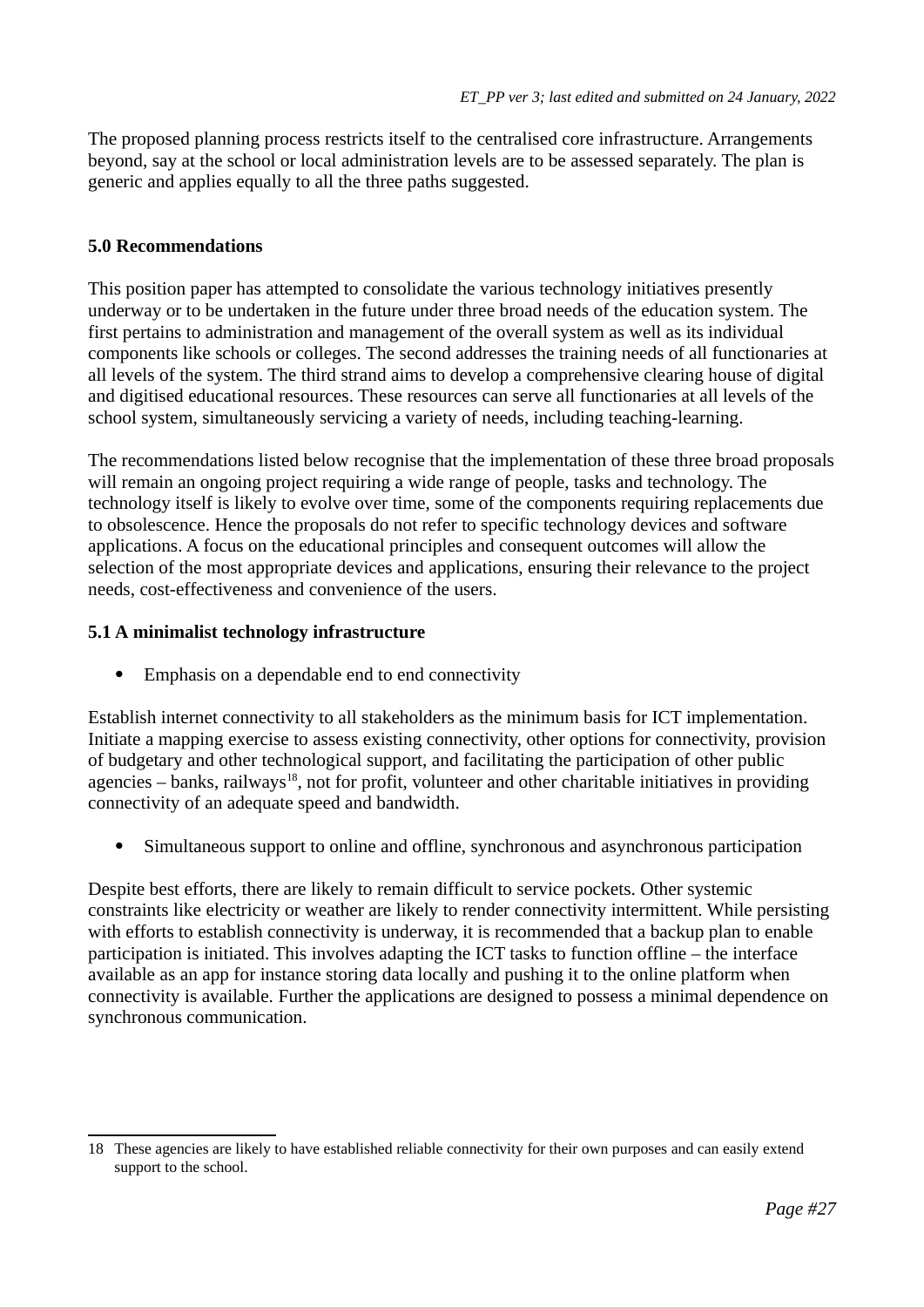<span id="page-27-0"></span>Support to a variety of user devices and *BOYD* schemes

An initiative similar to banking<sup>[19](#page-27-1)</sup> is recommended for automating and enabling the participation of the educational functionaries.

Provision of fixed infrastructure in the schools and offices – desktop computers and other accessories may already exist or be needed for other applications; the range of applications proposed are designed to require very little dependence on large data packets or computing power. It is recommended that the ICT applications are so designed to simultaneously support different devices. A scheme to incentivise personal procurement of devices and facilitation of a *bring your own device* environment is likely to catalyse participation and ownership.

## **5.2 A comprehensive re-imagination of the educational process**

A systematic identification of educational processes and components and integrating them into the ICT plan is essential ensure the success of the ICT implementation. A visioning exercise with a commitment to a time bound implementation is recommended. This can instil the confidence to undertake complex transformations of the kind proposed – all data entry at all levels will be electronic only; or printed textbooks are adaptations of a more comprehensive digital textbook; or all teachers must undertake and complete a professional development of a given duration. It must be noted that in the absence of a comprehensive transformation, the initiative is likely to outsource the running of a constrained system to technology and as has been seen time and again, technology will only aggravate the faults.

## **5.3 The establishment and roll out of a data and information management system**

- Establishing the system, processes and personnel
	- 1. Identify a system manager at an adequately senior level to lead the team;
	- 2. Develop a vision, design and process document with the help of experts in the relevant fields;
	- 3. Identify existing data applications and their uses, evolving a plan to integrate them;
	- 4. Develop a phased out plan factoring in system needs, preparedness, availability of funds, etc.;
- <span id="page-27-2"></span>• Establishing the technology
	- 1. Identify target applications, relevant data sets, interfaces and relevant training needs;
	- 2. Identify existing data applications and related processes and develop a plan to integrate the $20$  datasets and applications;

<span id="page-27-1"></span>[<sup>19</sup>](#page-27-0) The banking sector today functions and services its online banking applications through a variety of devices which seamlessly work with each other. A desktop computer at a branch, an ATM, a point of sale card reader device, a mobile app, web-based online banking, and the unified payment interface – UPI, function with slightly differing roles, but on the same customer and bank credentials.

<span id="page-27-3"></span>[<sup>20</sup>](#page-27-2) It is likely that the different data applications presently demand repetitive filling of similar data; in the absence of an integration, it is likely that the requirements of the different databases as well as errors in data input lead to invalid data; a unified interface catering to all applications will streamline processes and avoid such errors.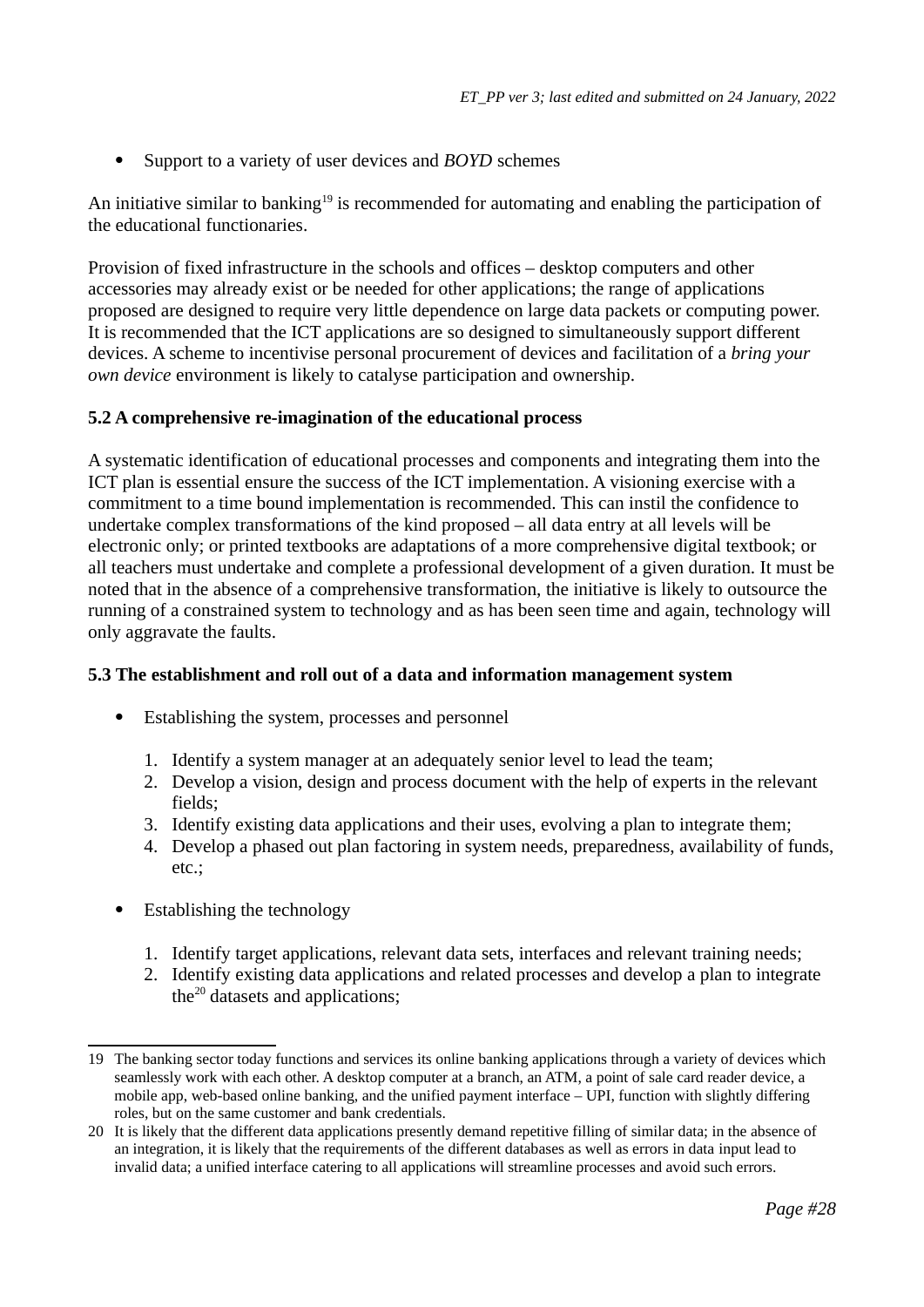- 3. Identify personnel at each stage responsible for data inputs, maintaining the data and the technology platform, and undertake compilation, analysis and publishing results;
- <span id="page-28-0"></span>4. Establish the centralised technology infrastructure<sup>[21](#page-28-1)</sup> – involves synergising existing infrastructure, designing newer infrastructure and porting all existing applications and data into them;
- <span id="page-28-2"></span>5. Identify infrastructure needs at user ends and roll out appropriate interfaces, apps and  $forms<sup>22</sup>$  $forms<sup>22</sup>$  $forms<sup>22</sup>$
- 6. Identify security concerns, privacy issues and relevant protocols to ensure compliance at all levels;
- Evolving timelines and targets
	- 1. Identify outcomes, relevant activities and phase them out appropriately;
	- 2. Identify deliverables or targets against each activity;
	- 3. Establish protocols to manage the timelines and targets;
- Identifying key process indicators and evaluating outcomes
	- 1. Identify the key processes involved in each activity, roles and responsibilities of personnel involved;
	- 2. Identify benchmarks of performance, evaluation protocol and tools;
	- 3. Establish a reporting, monitoring and evaluation mechanism;
	- 4. Evaluate the individual processes, technology and outcomes;
	- 5. Facilitate the publishing of results;

#### **5.4 The establishment and roll out of a continuous professional development system**

- <span id="page-28-4"></span> Establishing the system, processes and personnel
	- 1. Identify a system manager at an adequately senior level to lead the team;
	- 2. Develop a vision, design and process document with the help of experts in the relevant fields;
	- 3. Develop a comprehensive list of trainees across all levels of the system;
	- 4. Develop a comprehensive, growing list of training needs and a mechanism to constantly assess future needs;
	- 5. Develop a mandate<sup>[23](#page-28-5)</sup> for training at different levels and facilitate course delivery;
	- 6. Develop a phased out plan factoring in system needs, preparedness, availability of funds, etc.;

<span id="page-28-1"></span>[<sup>21</sup>](#page-28-0) As a general prescription, this position paper suggests the use of cloud infrastructure and where feasible, online applications. This minimises the infrastructure maintenance needs, allowing larger attention to the educational application. This principle can be adopted for all the three proposals.

<span id="page-28-3"></span>[<sup>22</sup>](#page-28-2) Keeping in view the principle of a minimalist infrastructure the user interface should be simultaneously accessible to a variety of devices; a mobile first 'mobile-first' approach rather than use of Laptops, desktops, tabs etc. is useful. Such a strategy can be cost effective in reaching the target population.

<span id="page-28-5"></span>[<sup>23</sup>](#page-28-4) A mandate to each teacher for example to seek, select from, enrol and complete courses each year; prescribing the total duration of course participation per year; and an appropriate facilitation as well as incentivisation.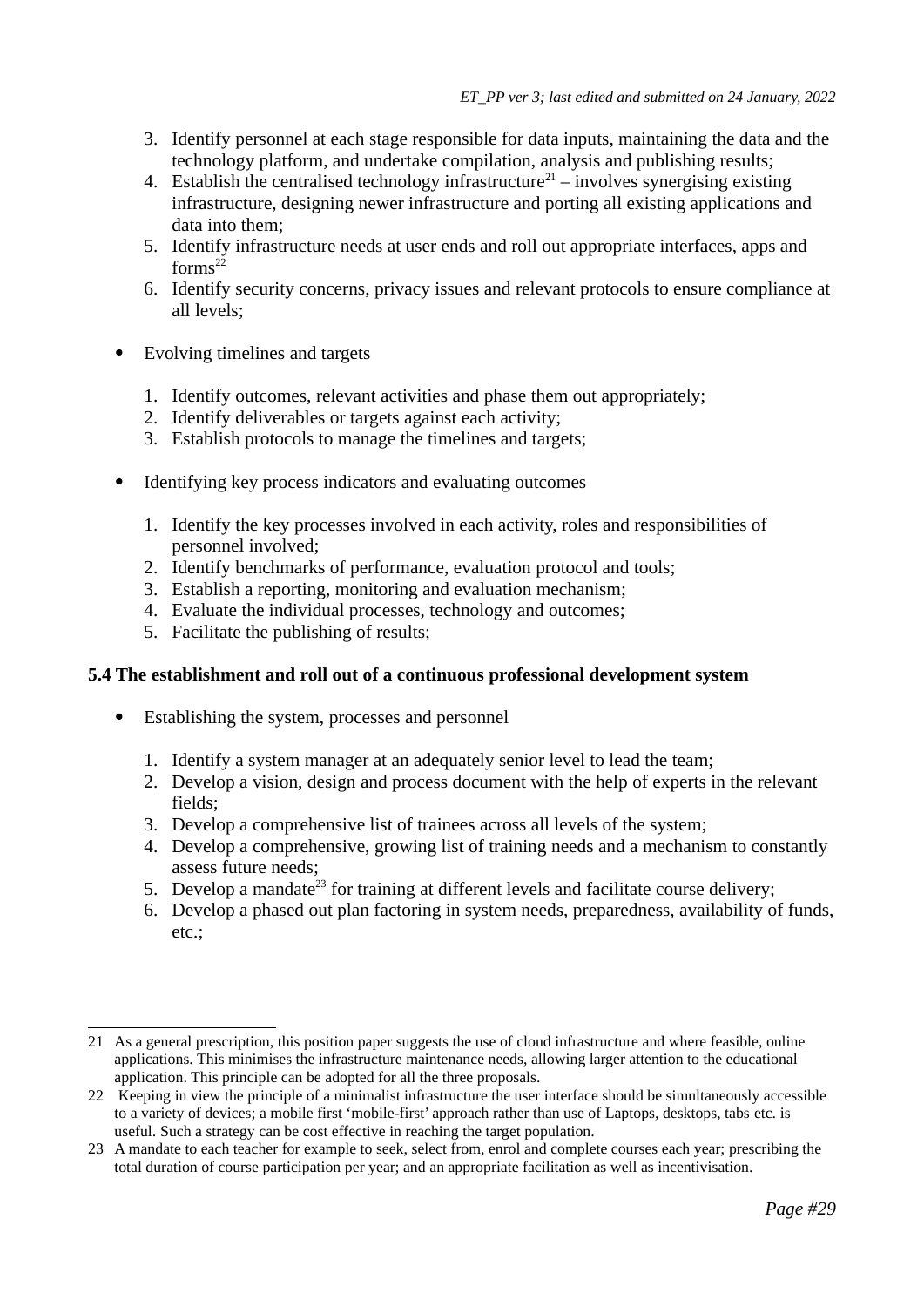- <span id="page-29-0"></span>• Establishing the technology
	- 1. Design a training design which will inform the features of the technology platform;
	- 2. Develop an appropriate course platform and deploy it;
	- 3. Identify personnel course creators, managers, support personnel for authoring, and facilitate their technology needs;
	- 4. Design protocols for course creation, review, authoring, hosting and evaluation and a mechanism to appropriately train personnel involved;
	- 5. Identify existing courses<sup>[24](#page-29-1)</sup> and enable their porting into the course platform;
	- 6. Establish the centralised technology infrastructure involves hosting, maintenance and updation of the course platform, design protocols for creating and managing courses and their evaluation;
	- 7. Identify infrastructure needs at user ends and roll out appropriate interfaces, apps and forms
	- 8. Identify security concerns, privacy issues and relevant protocols to ensure compliance at all levels;
- Evolving timelines and targets
	- 1. Identify outcomes in terms of personnel taking the courses, the range of courses available against each target group, relevant activities and phase the roll out appropriately;
	- 2. Phase out the activities and evolve a suitable timeline as well as targets;
	- 3. Track course development and deployment, course offering and course completion;
	- 4. Establish protocols to manage the timeline and targets;
- Identifying key process indicators and evaluating outcomes
	- 1. Identify the key processes involved in each activity, roles and responsibilities of personnel involved;
	- 2. Identify benchmarks of performance, evaluation protocol and tools;
	- 3. Establish a reporting, monitoring and evaluation mechanism;
	- 4. Evaluate the individual processes, technology and outcomes;
	- 5. Facilitate the publishing of relevant data and results<sup>[25](#page-29-3)</sup>;

#### **5.5 The establishment and roll out of a curricular support system**

- <span id="page-29-2"></span> Establishing the system, processes and personnel
	- 1. Identify a system manager at an adequately senior level to lead the team;
	- 2. Develop a vision, design and process document with the help of experts in the relevant fields;

<span id="page-29-1"></span>[<sup>24</sup>](#page-29-0) A large number of courses have been organised by the Department of Education for various target groups and for different training needs. Many of these exist in print or partially digital forms. These courses can be adapted – digitised, re-authored or used as an exemplar to design similar courses.

<span id="page-29-3"></span>[<sup>25</sup>](#page-29-2) The number and range of courses undertaken by a particular target group is useful information for planning future courses as well as implementation of programmes through that target group.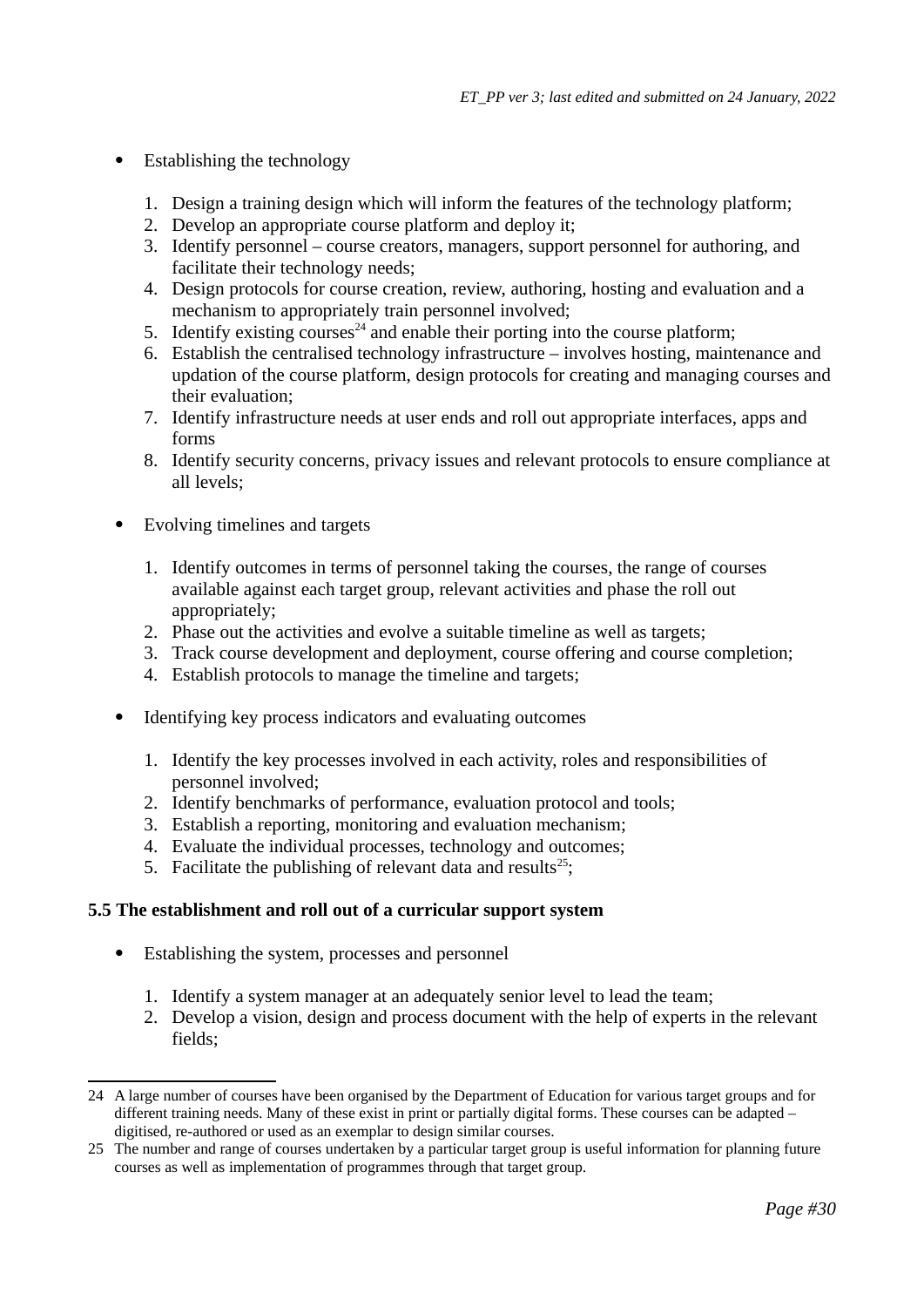- 3. Develop a design document describing the range and nature of curricular resources needed at various levels;
- 4. Develop a plan to identify existing digital or digitisable resources, resource platforms and to integrate them;
- <span id="page-30-0"></span>5. Develop a phased out plan factoring in system needs, preparedness, availability of funds, etc.;
- <span id="page-30-2"></span>• Establishing the technology
	- 1. Design a curricular support model, which will inform the features of the technology platform and the facilities required for managing the resources;
	- 2. Develop an appropriate repository platform and deploy it;
	- 3. Identify personnel resource creators, curators<sup>[26](#page-30-1)</sup>, reviewers and support personnel for designing and developing the resource<sup>[27](#page-30-3)</sup>, and facilitate their technology needs;
	- 4. Design protocols for resource creation, review, authoring, hosting and evaluation and a mechanism to appropriately train personnel involved;
	- 5. Identify existing resources and enable their porting into the repository platform;
	- 6. Establish the centralised technology infrastructure involves hosting, maintenance and updation of the repository platform, design protocols for creating and managing resources and their evaluation;
	- 7. Identify infrastructure needs at user ends and roll out appropriate interfaces, apps and forms
	- 8. Identify security concerns, privacy issues and relevant protocols to ensure compliance at all levels;
- Evolving timelines and targets
	- 1. Identify outcomes in terms of the range of resources, their relevance and utility for different educational needs and target groups, identify relevant activities and phase the roll out appropriately;
	- 2. Phase out the activities and evolve a suitable timeline as well as targets;
	- 3. Track resource development, deployment and their utilisation;
	- 4. Establish protocols to manage the timeline and targets;
- Identifying key process indicators and evaluating outcomes
	- 1. Identify the key processes involved in each activity, roles and responsibilities of personnel involved;
	- 2. Identify benchmarks of performance, evaluation protocol and tools;
	- 3. Establish a reporting, monitoring and evaluation mechanism;
	- 4. Evaluate the individual processes, technology and outcomes;
	- 5. Facilitate the publishing of relevant data and results;
	- 6. Identify and redress technological challenges if any, particularly at the user ends.

<span id="page-30-1"></span>[<sup>26</sup>](#page-30-0) Curation is a unique process, typical of digital repositories. It involves categorising the resources in multiple ways; mapping a set of keywords against each resource and placing the resource in its appropriate location; these activities together enable the discoverability of a resource and its re-use in various other contexts.

<span id="page-30-3"></span>[<sup>27</sup>](#page-30-2) The resources may exist in a variety of media formats, singly or in combination and will require teams uniquely qualified and equipped to develop them; video recording and editing teams, graphics or animation developers, etc.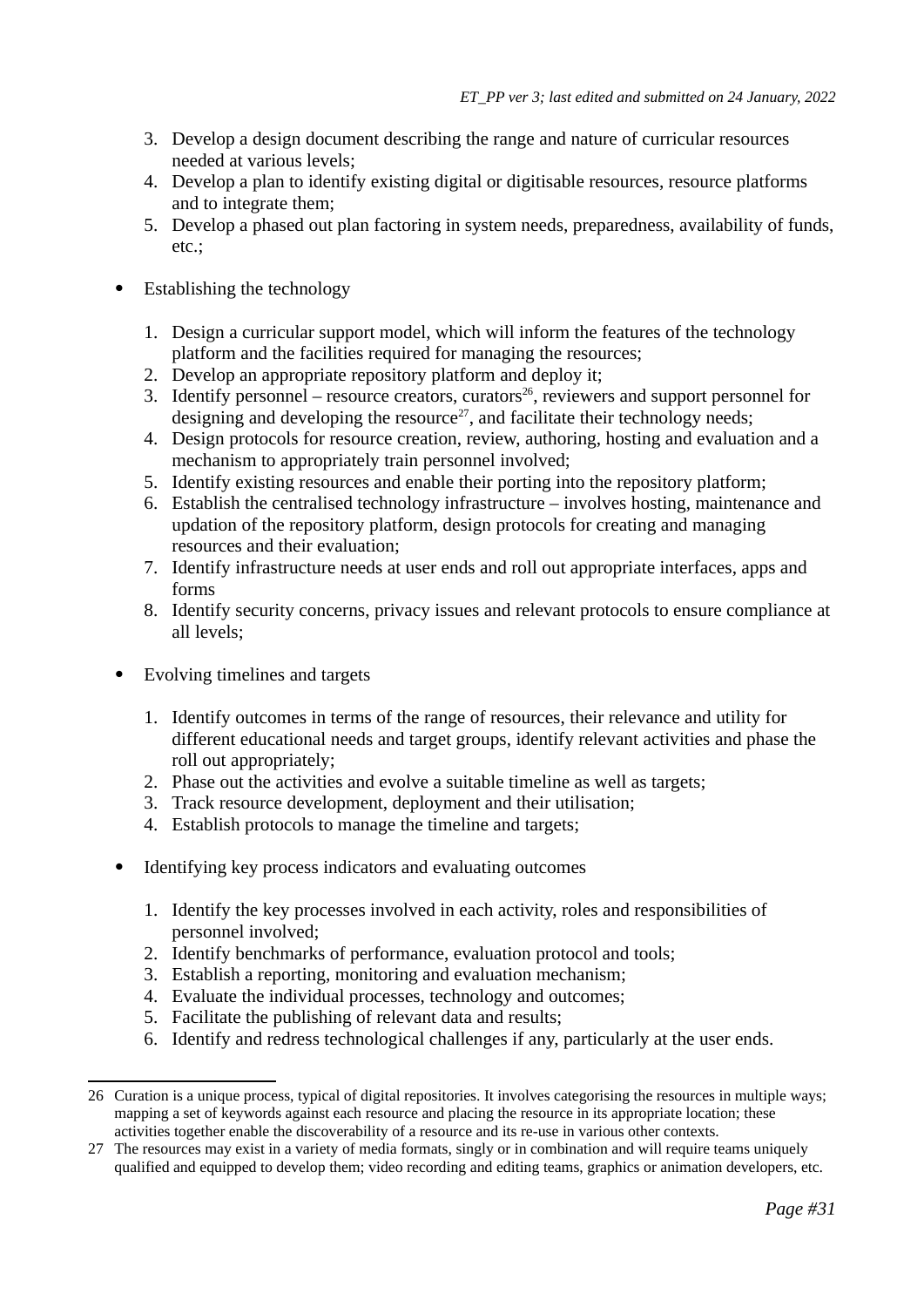#### **5.6 Continuous research, evaluation and public participation**

A complex transformation of the kind recommended requires a long term commitment and support from the system. It is hoped the support to NEP 2020 implementation, both at the Central and State Government levels will be able to provide the financial and policy support to the initiative. A number of existing initiatives like UDISE, NAS and SAS, NISHTA, DIKSHA are projected to be expanded and institutionalised by the Government. Schemes like VidyaDan are also proposed to encourage the participation of experts. Karnataka has the good fortune of having attracted the growth of various IT industries, support from whom can be readily sought. The proposed visioning exercise requires a high level of technical expertise, leveraging existing ICT possibilities and synergising the efforts. An open mechanism which facilitates their participation is recommended.

In particular, a state of the art ICT initiative requires an unwavering attention to the finest detail as well as a high level of quality. Research and evaluation can emerge as the most significant mechanism to locate and improve the products and services. Available expertise from within and outside the system need facilitation and incentivising. Existing mechanisms of seeking ratings, comments and reviews must be comprehensively scaled up to cover all aspects of the implementations. These should be supported with evaluation camps, contests and competitions, celebrations and setting of higher benchmarks.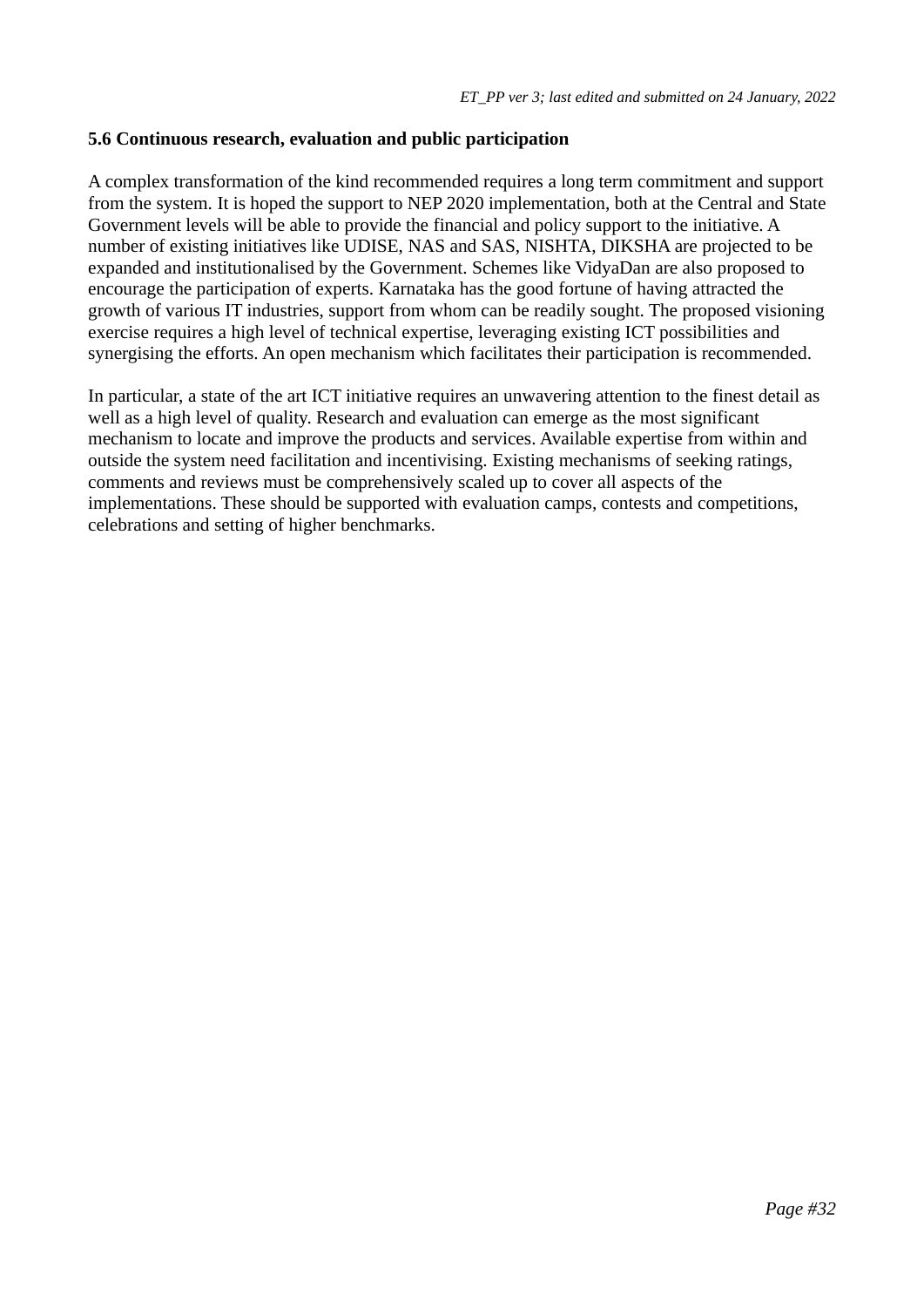# **Appendices:**

# **Appendix 1: A historical timeline of initiatives undertaken in Karnataka for ET/ICT in education**

| <b>Dates</b>  | Programs/Initiatives                                                                                                                                        |
|---------------|-------------------------------------------------------------------------------------------------------------------------------------------------------------|
| 1986          | PMOST and Operation Blackboard; print and non-print resources distributed;                                                                                  |
|               | included radio-cum-cassette players, audio content, VHS video content to                                                                                    |
|               | schools                                                                                                                                                     |
| 1990s         | Separate ET wing in all 34 DIETs with 1 head and 3-4 teachers; e-content<br>created and training through e-content experimented                             |
| 1990s         | Computer labs in schools, initially through NGOs and later from the                                                                                         |
|               | Department; Pre-loaded content - movies, videos, motivational content etc.                                                                                  |
| Late 90s      | CLASS Project - Computer literacy program                                                                                                                   |
| 2000          | Mahiti Sindhu by State; Computers to 1000 schools                                                                                                           |
| 2004 to       | Samveda Banuli-Television and radio broadcast through EDUSAT; grade                                                                                         |
| now           | specific pre-recorded and live content                                                                                                                      |
| 2004,<br>2010 | Establishment of computer laboratories and ICT training of teachers and<br>students; Ed-tech for both education and administration                          |
| 2016-17       | Computer Assisted Learning Programme to Technology Assisted Learning<br>Programmes - Phases 1, 2, 3; Self-running content for both students and<br>teachers |
|               | Laptop + preloaded content; some initiatives for content development                                                                                        |
| Ongoing       | Teacher training - Nishtha, Guruchetana                                                                                                                     |
| 2010          | Choice-based training - Online; Teachers choose the modules for their training                                                                              |
| 2016-18       | Besige Sambhrama and Prerana statewide - data collection on apps; Access to                                                                                 |
|               | real-time data; Ease of reporting                                                                                                                           |
| 2016-20       | Certificate courses to Department Officials on MOOC platform                                                                                                |
| 2016-20       | Computer Literacy program to all the Government employees                                                                                                   |
| 2019-20       | Energised text books with QR codes; link takes to e-content in Diksha and                                                                                   |
|               | video lessons; Inclusion of tech enabled learning in UDL (Universal Design for                                                                              |
|               | Learning);                                                                                                                                                  |
|               | Inclusive education - to provide hybrid text books common to all students<br>including specially abled and integrating online content                       |
| 2018-20       | Populating Diksha, a national repository - content for Teachers and Students                                                                                |
| Ongoing       | Subject Teacher forums; huge pool of Open Educational Resources Exchange                                                                                    |
|               | between teachers                                                                                                                                            |
| Ongoing       | National Skills Qualification Framework -Tech education; option to choose an                                                                                |
|               | ICT subject instead of third language in 9th and 10th                                                                                                       |
| Ongoing       | SATS -Student achievement tracking online; Digitalised student information                                                                                  |
|               | and Analysis                                                                                                                                                |
| Ongoing       | E-procurement by the department; Online transactions                                                                                                        |
| Ongoing       | Digitalisation of information, e-office initiatives                                                                                                         |
| Ongoing       | Textbook dept. Content stored in soft-versions (CDs), enabling version control<br>and upgradation                                                           |